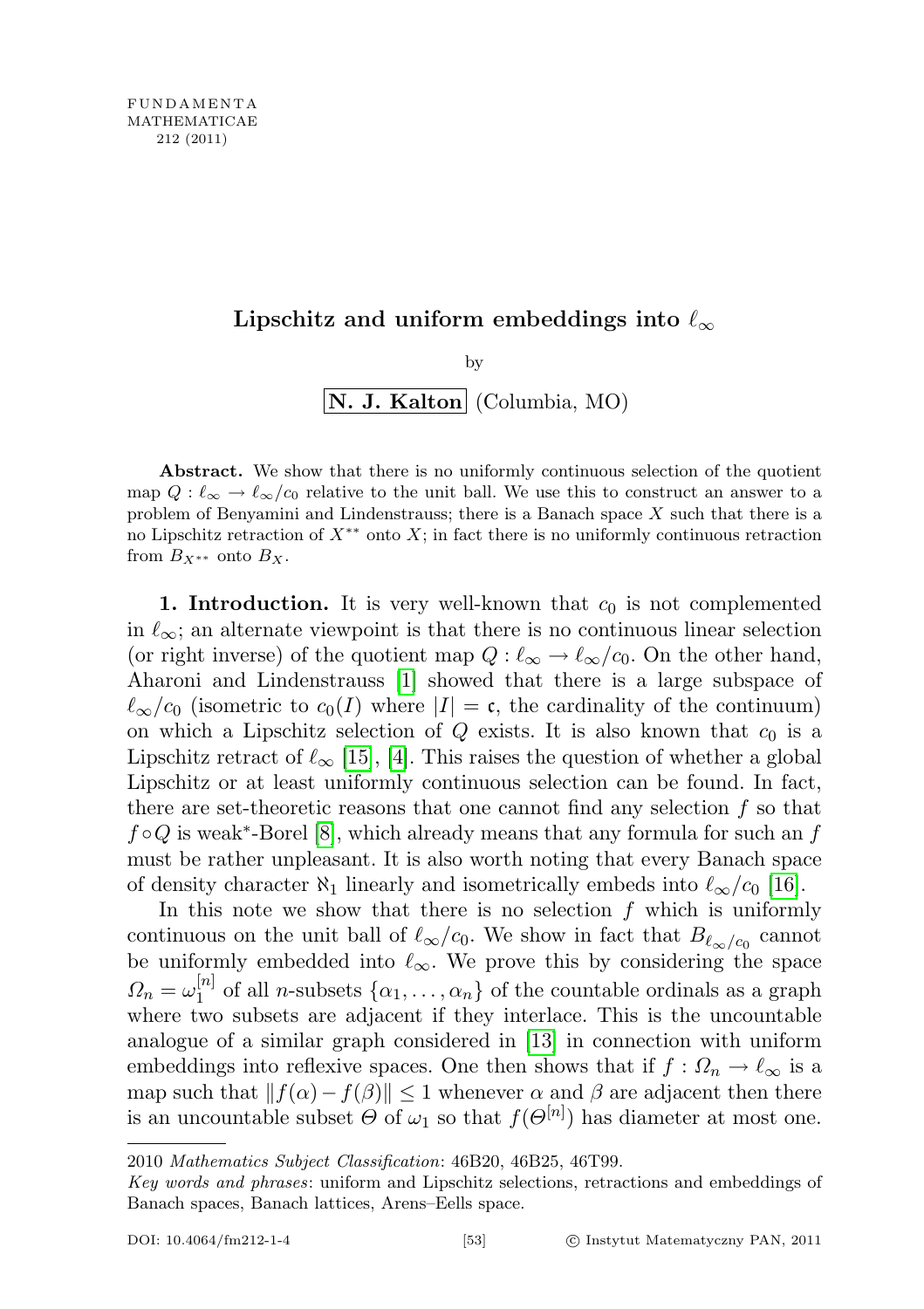This is very similar to the results of [\[13\]](#page-15-5) for maps into reflexive spaces on the countable version of this graph.

Our main application of this result is to answer a problem raised in [\[4,](#page-15-2) p. 183] (see also Problem 10 of [\[14\]](#page-15-6)). We give an example of a Banach space X so that there is no Lipschitz retraction of  $X^{**}$  onto X; for a discussion of the significance of such an example in the extension theory of Lipschitz maps we refer to [\[14\]](#page-15-6). In fact for our example there is no uniformly continuous retraction of the unit ball  $B_{X^{**}}$  onto  $B_X$ . The space X is a Lindenstrauss space, i.e. its dual is isometric to an  $L_1$ -space and its bidual is therefore an injective Banach space (and in particular a 1-absolute Lipschitz retract).

We also discuss non-separable spaces which can be Lipschitz embedded into  $\ell_{\infty}$ . For example, it is shown that every Banach space with an unconditional basis of cardinality at most c Lipschitz embeds into  $\ell_{\infty}$ . In the final section, we also show that  $\ell_{\infty} \oplus c_0$  does not have unique Lipschitz structure and show indeed that a very wide class of spaces containing  $c_0$  cannot have unique Lipschitz structure.

2. Notation and preliminaries. All Banach spaces will be real. We denote by  $B_X$  the closed unit ball of a Banach space X and by  $\partial B_X$  the unit sphere.  $I_X$  will denote the identity operator on X.

X is called *weakly compactly generated (WCG)* if there is a weakly compact set W such that  $\bigcup_{n\in\mathbb{N}} nW$  is dense in X. A *Markushevich basis* for X is a biorthogonal system  $\{x_i, x_i^*\}_{i \in I}$  which is total and fundamental. We shall say that X is Plichko if it has a Markushevich basis  $\{x_i, x_i^*\}_{i \in I}$  so that the subset E of  $X^*$  given by  $E = \{x^* : |\{i : x^*(x_i) \neq 0\}| \leq \aleph_0\}$  is a 1-norming subspace of  $X^*$ . If  $E = X^*$  we say that X is weakly Lindelöf determined  $(WLD)$ . These are not the original definitions of Plichko and WLD spaces but are equivalent (see Theorems 5.37 and 5.63 of  $|10|$  or  $|23|$  and  $|22|$ ). Note that WCG spaces are WLD and hence also Plichko. X is said to have the separable complementation property  $(SCP)$  if every separable subspace of X is contained in a complemented separable subspace.

For any Banach space  $X$  we write dens  $X$  for the smallest cardinality of a dense subset (the same definition will be used for metric spaces). We write  $w^*$ -dens X for the smallest cardinality of a weak<sup>\*</sup>-dense subset of  $X^*$ .

Let M and M' be metric spaces. If  $f : M \to M'$  is any mapping we define

$$
\psi_f(t) = \sup \{ d(f(x), f(x')) : d(x, x') \le t \}.
$$

f is said to be Lipschitz (with Lipschitz constant L) if  $\psi_f(t) \leq Lt$  for all t. The function f is uniformly continuous if  $\lim_{t\to 0} \psi_f(t) = 0$  and coarsely continuous if  $\psi_f(t) < \infty$  for all t. If f is injective, then f is a Lipschitz (respectively uniform, respectively coarse) *embedding* if f and  $f^{-1}|_{f(M)}$  are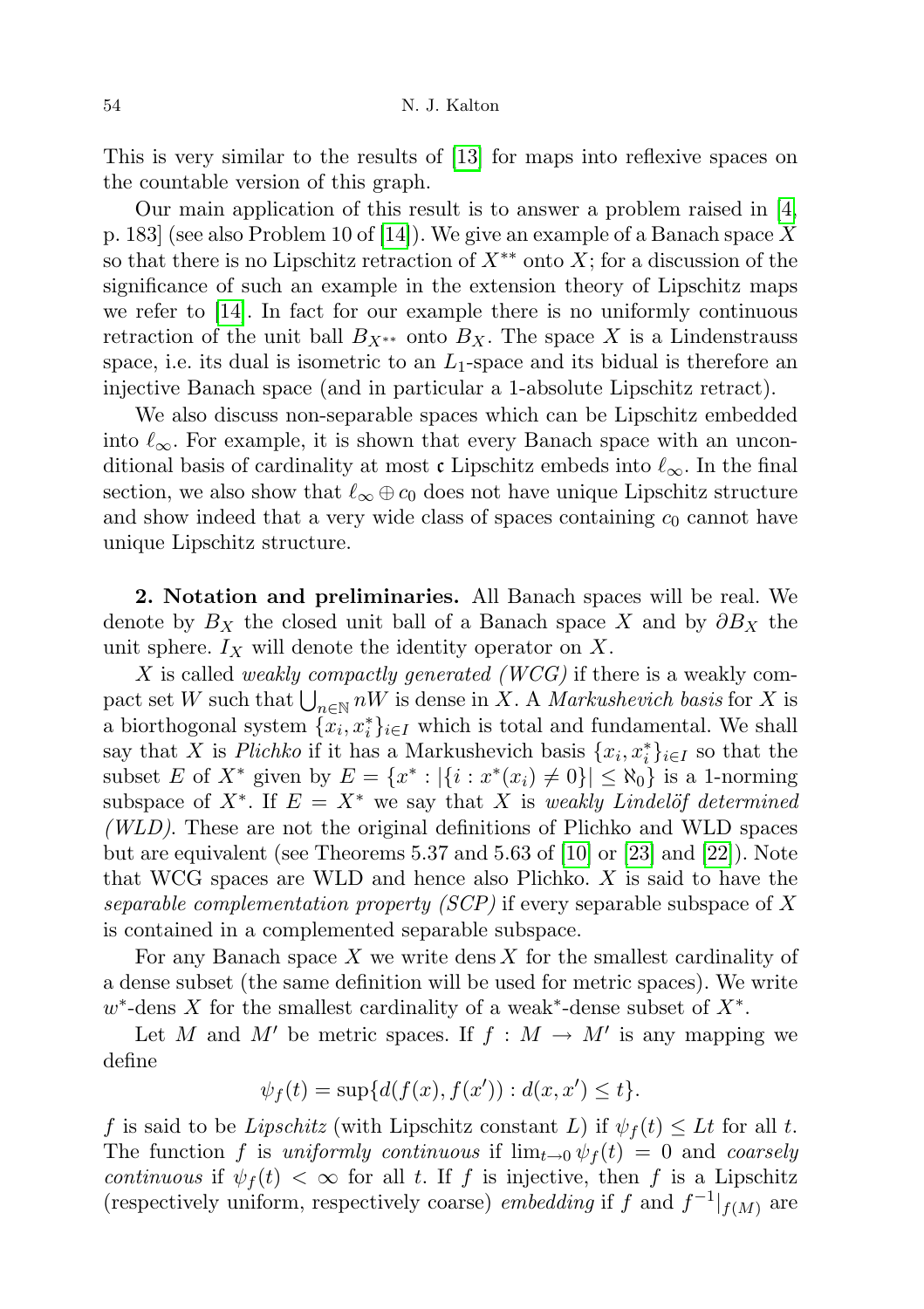Lipschitz (respectively uniformly continuous, respectively coarsely continuous).

If M is a metric space and E is a subset of M then a retraction  $r : M \to E$ is a map such that  $r(e) = e$  for  $e \in E$ .

If M has a base point (labelled 0), we refer to M as a *pointed metric* space and we define  $\text{Lip}(M)$  as the Banach space of all real-valued Lipschitz maps  $f : M \to \mathbb{R}$  with the usual norm,

$$
||f||_{\text{Lip}} = \sup \left\{ \frac{|f(x) - f(x')|}{d(x, x')} : x, x' \in M, d(x, x') > 0 \right\}.
$$

If  $M = X$  is a Banach space, the base point is always the origin. The Arens– Eells space  $E(M)$  is defined as the closed linear span of the point evaluations  $\delta_s(f) = f(s)$  in Lip $(M)^*$ . The map  $\delta : s \mapsto \delta_s$  is then an isometry of M into  $E(M)$ . We refer to [\[24\]](#page-16-2) and [\[9\]](#page-15-8) for further details (in [9] the terminology Lipschitz-free space and the notation  $\mathcal{F}M$  was used). If X is a Banach space there is a canonical quotient map  $\beta : E(X) \to X$  and  $\delta$  is an isometric selection for  $\beta$ , i.e.  $\beta \circ \delta = I_X$ .

We will record a result here which is not needed in the sequel but represents an improvement over Proposition 4.1 of [\[9\]](#page-15-8).

THEOREM 2.1. Let M be a pointed metric space and suppose  $F \subset \mathbb{E}(M)$ is a bounded non-separable subset of density character  $\aleph > \aleph_0$ . If  $\aleph$  has uncountable cofinality [\(](#page-2-0)<sup>1</sup>), then there is a subset  $(\mu_i)_{i\in I}$  of F with  $|I| = \aleph$  so that  $(\mu_i)_{i\in I}$  is equivalent to the unit vector basis of  $\ell_1(I)$ . In particular any weakly compact subset of  $E(M)$  is separable.

*Proof.* If G is any subset of M containing 0, for  $0 < \delta < 1$ , we denote by  $G^{[\delta]}$  the subset of M of all x such that  $d(x, G) \leq \delta d(x, 0)$ . We will first claim that there exists  $0 < \delta < 1$  so that, for G as above,

(2.1) if 
$$
dens(G) < \aleph
$$
, then  $d(\mu, \mathbb{E}(G^{[\delta]})) > \delta$  for some  $\mu \in F$ .

Indeed, if not, for  $n \in \mathbb{N}$  we may pick  $G_n$  containing 0 so that

<span id="page-2-1"></span>
$$
\text{dens}(G_n) < \aleph \text{ and } d(\mu, \mathbb{E}(G_n^{[1/n]}) \le 1/n \quad \text{ for every } \mu \in F.
$$

Let  $G = \bigcup_n G_n$  and assume  $\mu \in F$ . We show that  $\mu \in E(G)$ . If not there exists  $f \in \text{Lip}(M)$  with  $f|_G = 0$ ,  $||f||_{\text{Lip}(M)} = 1$  and  $\langle \mu, f \rangle = \theta \neq 0$ . By picking either  $f_+ = \max(f, 0)$  or  $f_- = \max(-f, 0)$  we can suppose  $f \ge 0$ . Now define

$$
f_n(x) = \min(f(x), (d(x, G) - d(x, 0)/n)_+).
$$

Then  $||f_n||_{\text{Lip}(M)} \leq 1 + 1/n$ . We also have

$$
f(x) - 1/n \le f_n(x) \le f(x), \quad x \in G,
$$

<span id="page-2-0"></span><sup>(</sup> 1 ) This assumption has been added by the editors.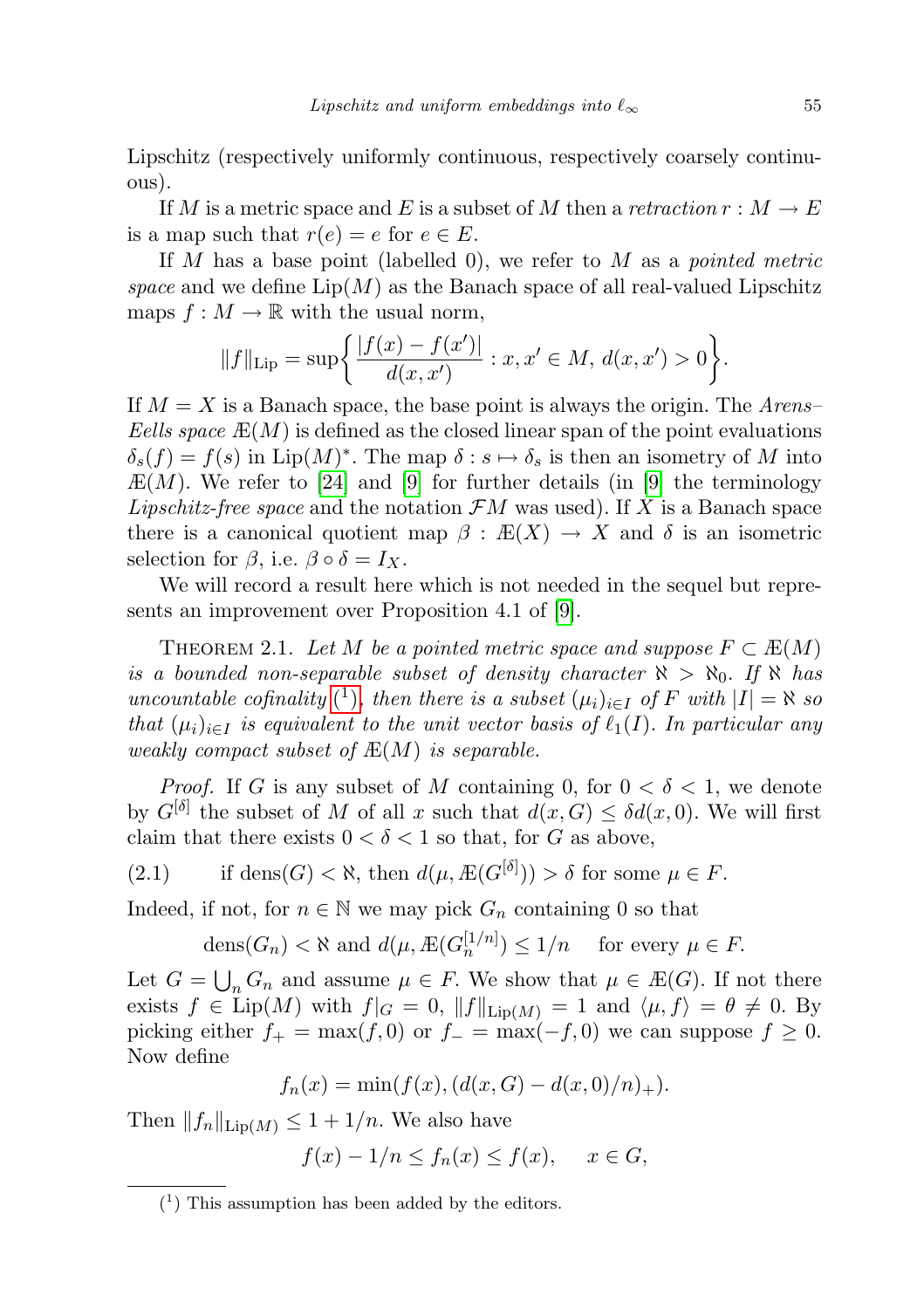and so  $\lim_{n\to\infty} f_n(x) = f(x)$  for  $x \in G$ . This implies that  $\lim_{n\to\infty} f_n = f$ weak<sup>\*</sup>. Now since  $f_n(G^{[1/n]})=0$  we have

$$
\langle \mu, f_n \rangle \le \frac{1}{n} \left( 1 + \frac{1}{n} \right)
$$

and so  $\langle \mu, f \rangle = 0$  contrary to assumption. Thus  $F \subset E(G)$ , contrary to the fact that G, and hence  $\mathbb{E}(G)$ , has density character  $\langle \aleph, \text{while } F \text{ does} \rangle$ not  $(2)$ . This establishes  $(2.1)$ .

Assuming [\(2.1\)](#page-2-1) we construct a maximal family  $\{G_i, \mu_i, f_i\}_{i \in I}$  where:

- (i)  $\mu_i \in F$ ,  $G_i$  is a countable subset of M and  $\mu_i \in E(G_i)$ .
- (ii)  $f_i \in \text{Lip}(M)$  with  $f_i \geq 0$  and  $||f_i||_{\text{Lip}(M)} \leq 4/\delta^2$ .
- (iii)  $|\langle \mu_i, f_i \rangle| = 1$  and  $\langle \mu_i, f_j \rangle = 0$  for  $i \neq j$ .
- (iv) supp  $f_i = \{f_i > 0\} \subset G_i^{[\delta]}$  $\frac{[o]}{i}$ .
- (v) supp  $f_i \cap \text{supp } f_j = \emptyset$  for  $i \neq j$ .

Let  $G = \bigcup_i G_i$ ; if I is empty we set  $G = \{0\}.$ 

We next argue that  $|I| = \aleph$  by contradiction. Suppose  $|I| < \aleph$ . Then dens  $G < \aleph$ . Hence there exists  $\mu \in F$  so that  $d(\mu, E(G^{[\delta]})) > \delta$ . Thus there exists a function  $g \in \text{Lip}(M)$  with  $||g||_{\text{Lip}(M)} \leq 2/\delta$ ,  $g(G^{[\delta]}) = 0$  and  $\langle \mu, g \rangle > 2$ . By considering either  $g_+$  or  $g_-$  we can therefore find  $h \geq 0$  with  $||h||_{\text{Lip}(M)} \leq 2/\delta, h(G^{[\delta]}) = 0 \text{ and } |\langle \mu, h \rangle| = 1.$ 

Take a countable set  $G' \subset M$  so that  $\mu \in E(G')$ . Then we define

$$
f(x) = \max(\sup\{h(y) - 4\delta^{-2}d(x, y) : y \in G'\}, 0).
$$

Then  $||f||_{\text{Lip}(M)} \leq 4\delta^{-2}$ . If  $x \notin G'^{[\delta]}$ , then for any  $y \in G'$  we have  $d(x, y) >$  $\delta d(x,0)$ . Hence

$$
d(y,0) \le d(x,0) + d(x,y) \le (\delta^{-1} + 1)d(x,y) \le 2\delta^{-1}d(x,y).
$$

Then  $h(y) \leq 2\delta^{-1}d(y,0) \leq 4\delta^{-2}d(x,y)$ , which implies that supp  $f \subset G'^{[\delta]}$ .

Now we can add  $(G', \mu, f)$  to the collection contradicting maximality. The conclusion is that  $|I| = \aleph$ .

Finally we argue that  $(\mu_i)$  is equivalent to the unit vector basis of  $\ell_1$ . Indeed, if A is a finite subset of I and  $(a_i)_{i\in A}$  are real numbers we define  $h \in$  $\text{Lip}(M)$  by setting  $h = \sum_{i \in A} \epsilon_i f_i$  where  $\epsilon_i a_i \langle \mu_i, f_i \rangle = |a_i|$ . Then  $||h||_{\text{Lip}(M)} \le$  $8/\delta^2$ . Indeed, suppose  $x \in \text{supp } f_i, y \in \text{supp } f_j$  where  $i \neq j$ . Then

$$
|h(x) - h(y)| \le |f_i(x) - f_i(y)| + |f_j(x) - f_j(y)| \le 8\delta^{-2}d(x, y).
$$

Other cases for  $x, y$  give better estimates. Hence

$$
\left\| \sum_{i \in A} a_i \mu_i \right\| \ge \frac{1}{8} \delta^2 \sum_{i \in A} |a_i|. \blacksquare
$$

<span id="page-3-0"></span> $(2)$  This sentence has been added by the editors. It seems that in this part of the reasoning the author uses the assumption that  $\aleph$  has uncountable cofinality.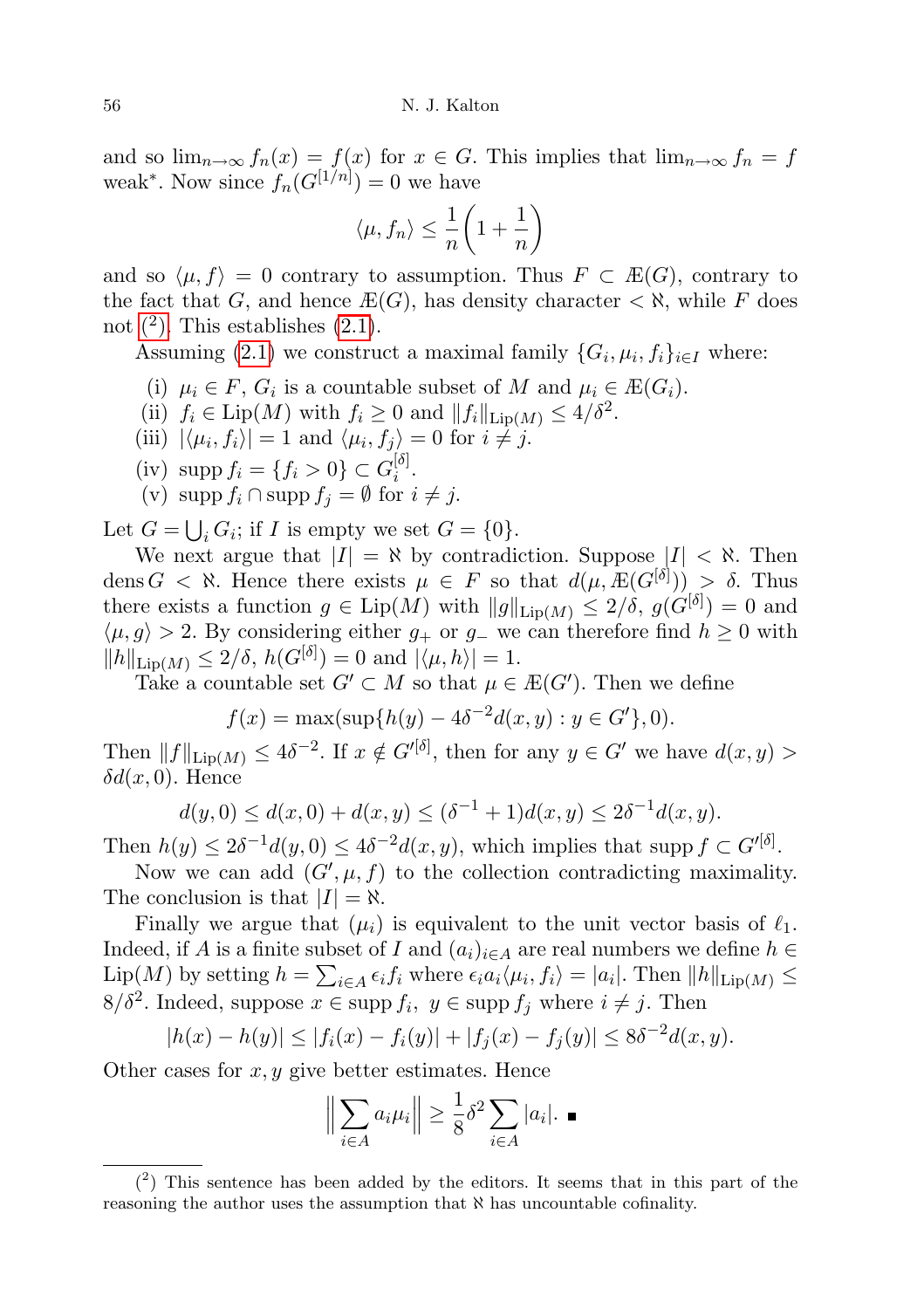**3. A metric Ramsey theorem.** We denote by  $\omega_1$  the first uncountable ordinal. Let  $\Omega_n = \omega_1^{[n]}$  where  $n \geq 0$  denote the collection of all *n*-subsets of  $\Omega_1 = \omega_1 = [0, \omega_1]$ ; note that in the case  $n = 0$ ,  $\Omega_0$  consists of one point, namely the empty set  $\emptyset$ . We write a typical element of  $\Omega_n$  in the form  $\alpha = {\alpha_1, \ldots, \alpha_n}$  where  $\alpha_1 < \cdots < \alpha_n$ . If  $n \geq 1$  and  $A \subset \Omega_n$  we define  $\partial A\subset \omega_1^{[n-1]}$  $\{a_1, a_1, \ldots, a_{n-1}\} \in \partial A$  if and only if  $\{\beta : \{\alpha_1, \ldots, \alpha_{n-1}, \beta\} \in$ A} is uncountable. If  $n = 1$  this amounts to the fact that  $\emptyset \in \partial A$  if and only if A is uncountable. We shall say that  $A \subset \Omega_n$  is *large* if  $\emptyset \in \partial^n A$ ; otherwise A is small. We say that A is very large if its complement A is small.

It follows from the next lemma that if A is very large it is also large.

<span id="page-4-0"></span>LEMMA 3.1. Let  $(A_k)_{k=1}^{\infty}$  be a sequence of small subsets of  $\Omega_n$ . Then  $\bigcup_{k\geq 1} A_k$  is also small.

*Proof.* It is trivial that  $\partial \bigcup_k A_k = \bigcup_k \partial A_k$ . Iterating gives the result.

<span id="page-4-3"></span>LEMMA 3.2. If A is a very large subset of  $\Omega_n$  there is an uncountable subset  $\Theta \subset \Omega_1$  so that  $\Theta^{[n]} \subset A$ .

*Proof.* Let  $\Theta$  be a maximal subset of  $\Omega_1$  so that if  $\{\alpha_1, \dots, \alpha_k\} \in \Theta^{[k]}$ with  $0 \leq k \leq n$  then  $\{\alpha_1, \ldots, \alpha_k\} \notin \partial^{n-k} \tilde{A}$ ; here we write  $\partial^0 \tilde{A} = \tilde{A}$ . Such a maximal subset exists by Zorn's Lemma since  $\emptyset$  satisfies the conditions. We show that  $\Theta$  is uncountable. Assume, on the contrary, that  $\Theta$  is countable. For each  $\{\alpha_1, \ldots, \alpha_k\} \in \Theta^{[k]}$  with  $0 \leq k \leq n-1$  the set of  $\beta$  such that  $\{\alpha_1, \ldots, \alpha_k, \beta\} \in \partial^{n-k+1} \tilde{A}$  is countable. Let

$$
h\{\alpha_1,\ldots,\alpha_k\} = \sup\{\beta : \{\alpha_1,\ldots,\alpha_k,\beta\} \in \partial^{n-k+1}\tilde{A}\}\
$$

so that  $h\{\alpha_1,\ldots,\alpha_k\} < \omega_1$ . Let  $\sigma$  be the supremum of all  $h\{\alpha_1,\ldots,\alpha_k\}$ ; since  $\Theta$  is countable we have  $\sigma < \omega_1$ . Now  $\sigma \geq \sup \Theta$  and  $\Theta \cup {\sigma+1}$  gives a contradiction to maximality.

<span id="page-4-1"></span>LEMMA 3.3. Let  $f: \Omega_n \to \mathbb{R}$  be any mapping. Then there is an open set  $U \subset \mathbb{R}$  so that  $f^{-1}(U)$  is small and if V is any open set with  $f^{-1}(V)$  small then  $V \subset U$ .

*Proof.* Let U be the set of all open sets V so that  $f^{-1}(V)$  is small. Then by the Lindelöf theorem and Lemma [3.1,](#page-4-0)  $U \in \mathcal{U}$  where  $U = \bigcup \{V : V \in \mathcal{U}\}.$ 

We will make  $\Omega_n$  into a graph by declaring  $\alpha \neq \beta$  to be adjacent if either

$$
\alpha_1 \le \beta_1 \le \alpha_2 \le \beta_2 \le \dots \le \alpha_n \le \beta_n
$$

or

$$
\beta_1 \leq \alpha_1 \leq \beta_2 \leq \alpha_2 \leq \cdots \leq \beta_n \leq \alpha_n,
$$

i.e.  $\alpha$  and  $\beta$  interlace. Then we define d to be the least path metric on  $\Omega_n$ , which then becomes a metric space. We write  $\alpha \prec \beta$  if

$$
\alpha_1 < \cdots < \alpha_n < \beta_1 < \cdots < \beta_n.
$$

<span id="page-4-2"></span>If  $\alpha \prec \beta$  then  $d(\alpha, \beta) = n$  so that  $\Omega_n$  has diameter n.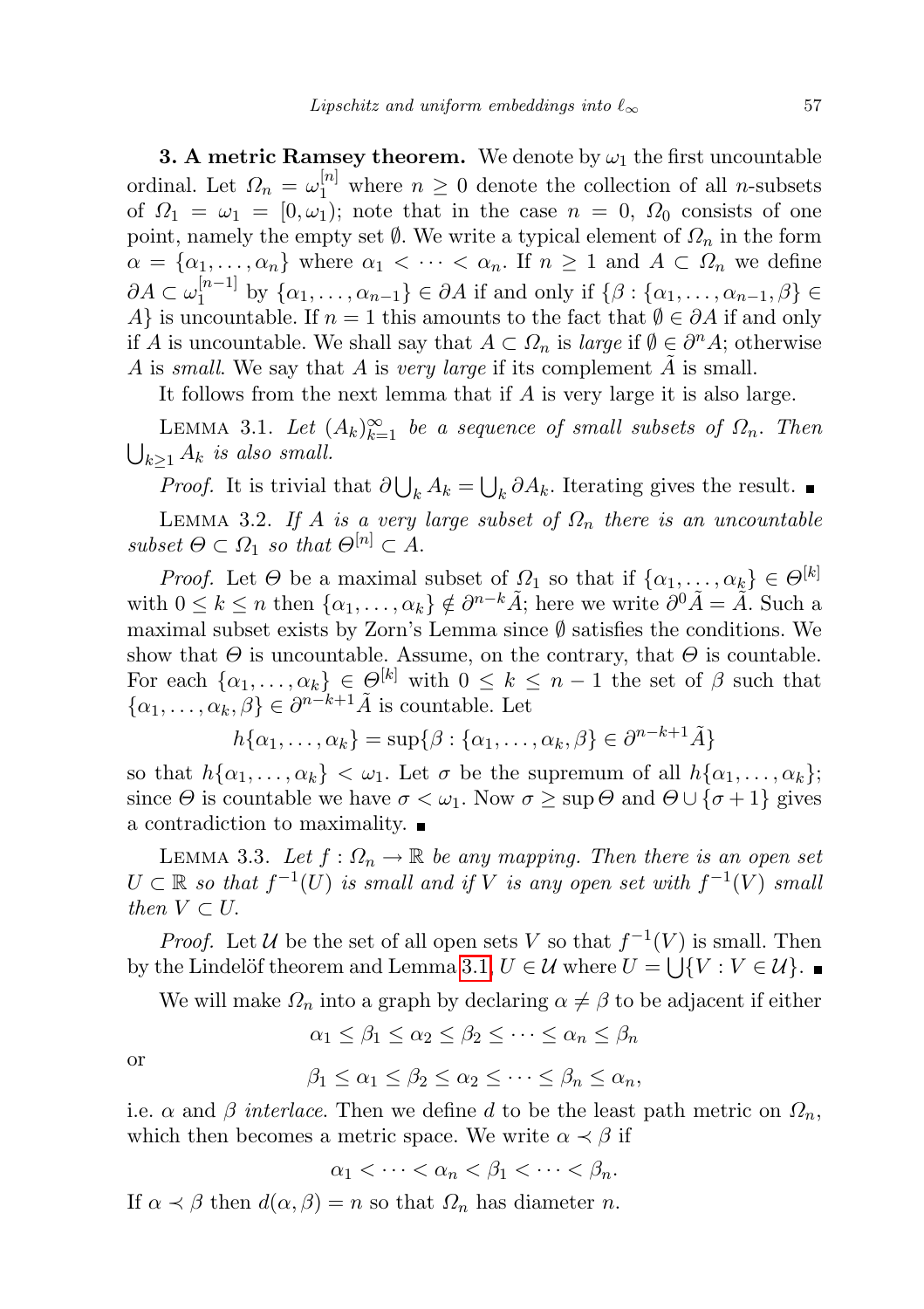LEMMA 3.4. Suppose A and B are large subsets of  $\Omega_n$ . Then there exist  $\alpha \in A$  and  $\beta \in B$  so that  $\alpha, \beta$  interlace.

*Proof.* Pick  $\alpha_1 \in \partial^{n-1}A$  and then, since  $\partial^{n-1}B$  is uncountable, we may pick  $\beta_1 \in \partial^{n-1}B$  with  $\beta_1 > \alpha_1$ . Continuing we may pick  $\alpha_2 > \beta_1$  so  $\{\alpha_1, \alpha_2\} \in \partial^{n-2}A$  and continue.

<span id="page-5-0"></span>LEMMA 3.5. Let  $f: (\Omega_n, d) \to \mathbb{R}$  be any Lipschitz function with Lipschitz constant L. Then there exists  $\xi \in \mathbb{R}$  so that  $\{\alpha : |f(\alpha) - \xi| > L/2\}$  is small.

*Proof.* Let U be the maximal open subset of  $\mathbb{R}$  so that  $f^{-1}(U)$  is small, given by Lemma [3.3.](#page-4-1) Let  $E$  be its complement, which is necessarily nonempty and closed. It suffices to show that the diameter of  $E$  is at most  $L$ . Suppose s,  $t \in E$  with  $s-t > L$ . Then we can pick  $\epsilon > 0$  so small that  $s-\epsilon > t+\epsilon+L$ . Now the sets  $f^{-1}(s-\epsilon,\infty)$  and  $f^{-1}(-\infty,t+\epsilon)$  are both large. By Lemma [3.4](#page-4-2) there exist  $\alpha, \beta$  which are interlacing and so that  $f(\alpha) > s - \epsilon$  and  $f(\beta) < t + \epsilon$ , which contradicts the definition of the Lipschitz constant.

<span id="page-5-1"></span>THEOREM 3.6. Let  $f : (\Omega_n, d) \to \ell_\infty$  be a Lipschitz map with Lipschitz constant L. Then there exists  $\xi \in \ell_{\infty}$  and an uncountable subset  $\Theta$  of  $\Omega_n$ so that

$$
||f(\alpha) - \xi|| \le L/2, \quad \alpha \in \Theta^{[n]}.
$$

*Proof.* Let  $f(\alpha) = (f_n(\alpha))_{n=1}^{\infty}$ . According to Lemma [3.5](#page-5-0) there exists  $\xi_n \in \mathbb{R}$  so that  $f_n^{-1}[\xi_n - L/2, \xi_n + L/2]$  is very large. Hence if  $\xi = (\xi_n)_{n=1}^{\infty}$ , the set of  $\alpha$  with  $|f_n(\alpha)-\xi_n| \leq L/2$  for all n is also very large (using Lemma [3.1\)](#page-4-0). In particular  $\xi \in \ell_{\infty}$ . The proof is completed by Lemma [3.2.](#page-4-3)

4. Embeddings in  $\ell_{\infty}$ . Let X be a Banach lattice. We will say that X has the monotone transfinite sequence property (MTSP) if whenever  $(x_{\mu})_{\mu < \omega_1}$  is a monotone increasing transfinite sequence, then there exists  $x \in X$  such that  $x_{\mu} = x$  eventually.

<span id="page-5-2"></span>THEOREM 4.1. Let X be a Banach lattice with the property that  $B_X$  can be uniformly embedded into  $\ell_{\infty}$ . Then X has (MTSP).

*Proof.* Let us assume  $X$  fails (MTSP). Since any transfinite sequence  $(x_{\mu})_{\mu<\omega_1}$  is necessarily bounded we may assume it takes values in  $B_X$ . Let  $\theta(\mu) = \sup_{\sigma > \mu} ||x_{\sigma} - x_{\mu}||$ . Then  $\theta(\mu)$  is decreasing.

Let  $f : B_X \to \ell_\infty$  be a uniform embedding, with inverse  $g : f(B_X) \to B_X$ . For each n consider the map  $f_n: \Omega_n \to \ell_\infty$  given by  $f_n(\alpha) = f\left(\frac{1}{n}\right)$  $\frac{1}{n} \sum_{j=1}^n x_{\alpha_j}$ . If  $\alpha_1 < \beta_1 < \alpha_2 < \cdots < \alpha_n < \beta_n$  we have

$$
||f_n(\alpha) - f_n(\beta)|| = \left\|\frac{1}{n}\sum_{j=1}^n (x_{\beta_j} - x_{\alpha_j})\right\| \le \frac{1}{n}||x_{\beta_n} - x_{\alpha_1}|| \le 2/n.
$$

Hence  $f_n$  has Lipschitz constant  $\psi_f(2/n)$ .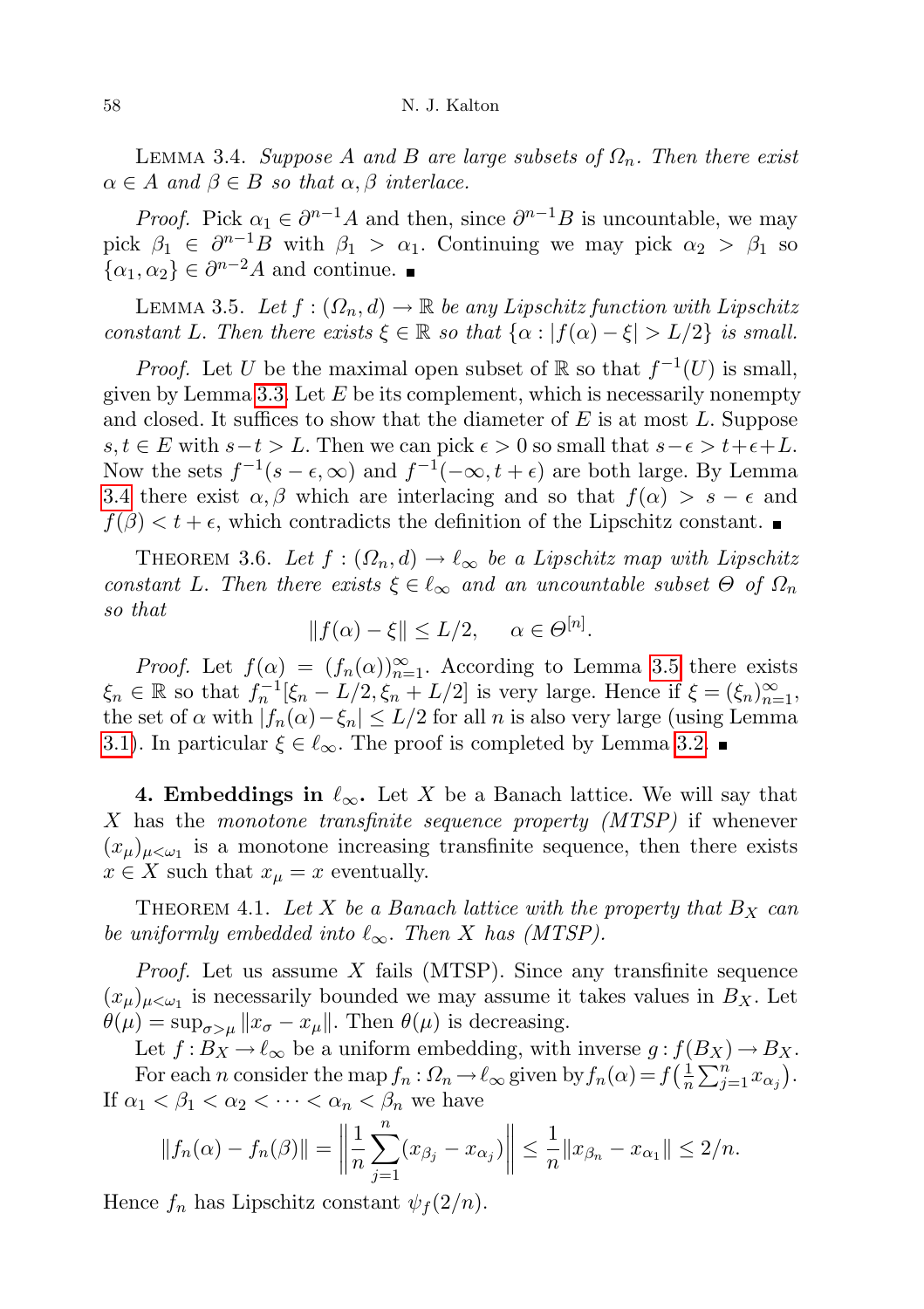By Theorem [3.6](#page-5-1) we may pick an uncountable subset  $\Theta_n$  of  $\Omega_1$  so that

$$
||f_n(\alpha) - f_n(\beta)|| \le \psi_f(2/n), \qquad \alpha, \beta \in \Theta_n.
$$

Hence

$$
\left\|\frac{1}{n}\sum_{j=1}^n x_{\beta_j} - \frac{1}{n}\sum_{j=1}^n x_{\alpha_j}\right\| \leq \psi_g(\psi_f(2/n)), \quad \alpha, \beta \in \Theta_n.
$$

Pick  $\alpha_1 < \cdots < \alpha_n \in \Theta_n$ . If  $\nu > \mu > \alpha_n$  then we can find  $\beta_n > \beta_{n-1} >$  $\cdots > \beta_1 > \nu$  with  $\beta_j \in \Theta_n$  for  $1 \leq j \leq n$  and then

$$
||x_{\nu} - x_{\mu}|| \le \left\| \frac{1}{n} \sum_{j=1}^{n} x_{\beta_j} - \frac{1}{n} \sum_{j=1}^{n} x_{\alpha_j} \right\| \le \psi_g(\psi_f(2/n)),
$$

and hence

$$
\theta(\mu) \leq \psi_g(\psi_f(2/n)), \quad \mu > \alpha_n.
$$

Applying this for every n, since  $\lim_{n\to\infty}\psi_q(\psi_f(2/n))=0$  we have that  $\theta(\mu) = 0$  eventually, which implies that  $x_{\mu}$  is eventually constant.

<span id="page-6-0"></span>THEOREM 4.2. Let  $X = \ell_{\infty}/c_0$  or  $\mathcal{C}[1, \omega_1]$ . Then  $B_X$  cannot be uniformly embedded into  $\ell_{\infty}$ .

*Proof.* Since  $\mathcal{C}[1,\omega_1]$  embeds into  $\ell_{\infty}/c_0$  it is not really necessary to prove these separately. However it is easy to observe that both spaces fail (MTSP). For the case of  $\ell_{\infty}/c_0$  we may, by induction, define a transfinite sequence of infinite subsets  $A_\mu \subset \mathbb{N}$  so that if  $\mu > \nu$  we have  $A_\nu \setminus A_\mu$  infinite and  $A_\mu \subset A_\nu$  modulo finite sets. Let  $B_\mu$  be the complement of  $A_\mu$  and then  $x_{\mu} = Q(\chi_{B_{\mu}})$  where  $Q : \ell_{\infty} \to c_0$  is the quotient map. For the case of  $\mathcal{C}[1,\omega_1]$  let  $x_\mu = \chi_{[1,\mu]}$ . In either case the result follows from the preceding Theorem [4.1.](#page-5-2)  $\blacksquare$ 

REMARK. In [\[17\]](#page-15-9) it is shown that  $\mathcal{C}[1,\omega_1]$  does not uniformly embed into a space  $c_0(I)$ . In [\[1\]](#page-15-0) it is shown that if  $|I| = \mathfrak{c}$  then  $c_0(I)$  Lipschitz embeds in  $\ell_{\infty}$ . Therefore Theorem [4.2](#page-6-0) also implies that  $\mathcal{C}[1, \omega_1]$  does not uniformly embed into  $c_0(I)$  for any set I. Note however that there is an injective linear map  $T : \mathcal{C}[1,\omega_1] \to c_0(I)$  where  $|I| = \aleph_1$  defined by  $Tf(\alpha) = f(\alpha+1)-f(\alpha)$ for  $\alpha < \omega_1$  and  $Tf(\omega_1) = f(1)$ . Thus there is a countable family of Lipschitz functions on  $\mathcal{C}[1,\omega_1]$  which separate the points of  $\mathcal{C}[1,\omega_1]$ .

We now give a slight variation of Theorem [4.2.](#page-6-0) Let us say that a Banach lattice X has the *countable interpolation property* if whenever  $(x_n)_{n=1}^{\infty}$  and  $(y_n)_{n=1}^{\infty}$  are two sequences with  $x_m \geq y_n$  whenever  $m, n \in \mathbb{N}$  then there exists  $z \in X$  with  $x_m \geq z \geq y_n$  for all  $m, n \in \mathbb{N}$ . If K is a compact Hausdorff space then  $\mathcal{C}(K)$  has the countable interpolation property if and only if K is an F-space [\[21\]](#page-16-3); here K is an F-space if the closures of two disjoint open  $F_{\sigma}$ -sets remain disjoint (see [\[7\]](#page-15-10)). The space  $\beta \mathbb{N} \setminus \mathbb{N}$  is an F-space so the following result implies Theorem [4.2](#page-6-0) for the case  $\ell_{\infty}/c_0$ .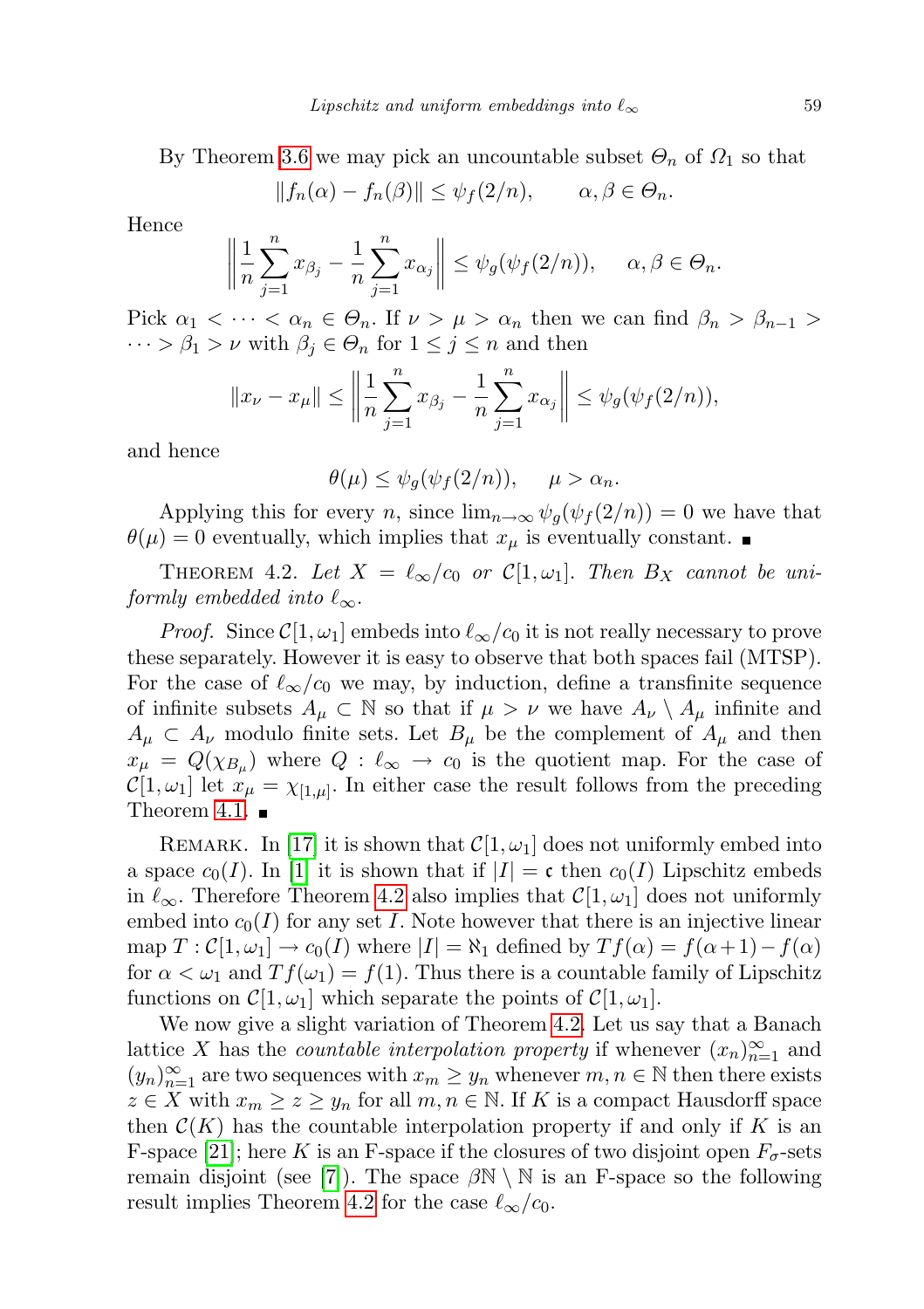**PROPOSITION** 4.3. Let  $X$  be a Banach lattice with  $(MTSP)$  and the countable interpolation property. Then X is order-complete. In particular if K is an F-space such that  $\mathcal{C}(K)$  has (MTSP), then K is Stonian.

*Proof.* Let A be a subset of X which is bounded above. Let us say that A has property (P) if for every countable set B with  $x \leq y$  for  $x \in A$  and  $y \in B$  there exists  $z \in X$  with  $x \leq z \leq y$  for  $x \in A$ ,  $y \in B$ . We claim that property (P) implies A has a least upper bound (or supremum). If not let  $y_1$ be any upper bound. We construct a strictly decreasing transfinite sequence  $(y_\mu)_{\mu<\omega_1}$  by transfinite induction. If  $(y_\nu)_{\nu<\mu}$  has been chosen to be strictly decreasing we pick for each  $\nu$  an upper bound  $y'_{\nu} \leq y_{\nu}$  with  $y'_{\nu} \neq y_{\nu}$  and then use (P) to find an upper bound  $y_{\mu} \leq y_{\nu}'$  for all  $\nu < \mu$ . This contradicts (MTSP) and shows that A has a least upper bound.

Now by the countable interpolation property, countable sets have property (P) and hence have a least upper bound. But this implies that every set A which is bounded above has property (P) and the proof is complete.

We will now turn to an application of the above results. We will need the following elementary lemma, which appears first in [\[12\]](#page-15-11); we include the proof for the convenience of the reader.

<span id="page-7-0"></span>LEMMA 4.4. Let Y be a Banach space and let  $Q: Y \to X$  be a quotient mapping. In order that there exists a uniformly continuous section  $f : B_X \to Y$  it is necessary and sufficient that for some  $0 < \lambda < 1$  there is a uniformly continuous map  $\phi : \partial B_X \to Y$  with  $||Q(\phi(x)) - x|| \leq \lambda$  for  $x \in \partial B_X$ .

*Proof.* We may extend  $\phi$  to  $B_X$  to be positively homogeneous and  $\phi$ remains uniformly continuous. Define  $g(x) = x - Q(\phi(x))$ , so that g is also positively homogeneous. Then  $||g(x)|| \leq \lambda ||x||$  and so  $||g^{n}(x)|| \leq \lambda^{n} ||x||$  for  $x \in B_X$ . Let  $g^0(x) = x$ . Let

$$
f(x) = \sum_{n=0}^{\infty} \phi(g^n(x)).
$$

The series converges uniformly in  $x \in B_X$  and so f is uniformly continuous. Furthermore

$$
Qf(x) = \sum_{n=0}^{\infty} (g^n(x) - g^{n+1}(x)) = x. \quad \blacksquare
$$

The following theorem answers a question raised in [\[4,](#page-15-2) p. 183] (see also the discussion in [\[14\]](#page-15-6)).

<span id="page-7-1"></span>THEOREM 4.5. There exists a (non-separable) Lindenstrauss space  $Z$ such that there is no uniformly continuous retraction of  $B_{Z^{**}}$  onto  $B_Z$ . In particular there is no uniformly continuous retraction of  $Z^{**}$  onto Z.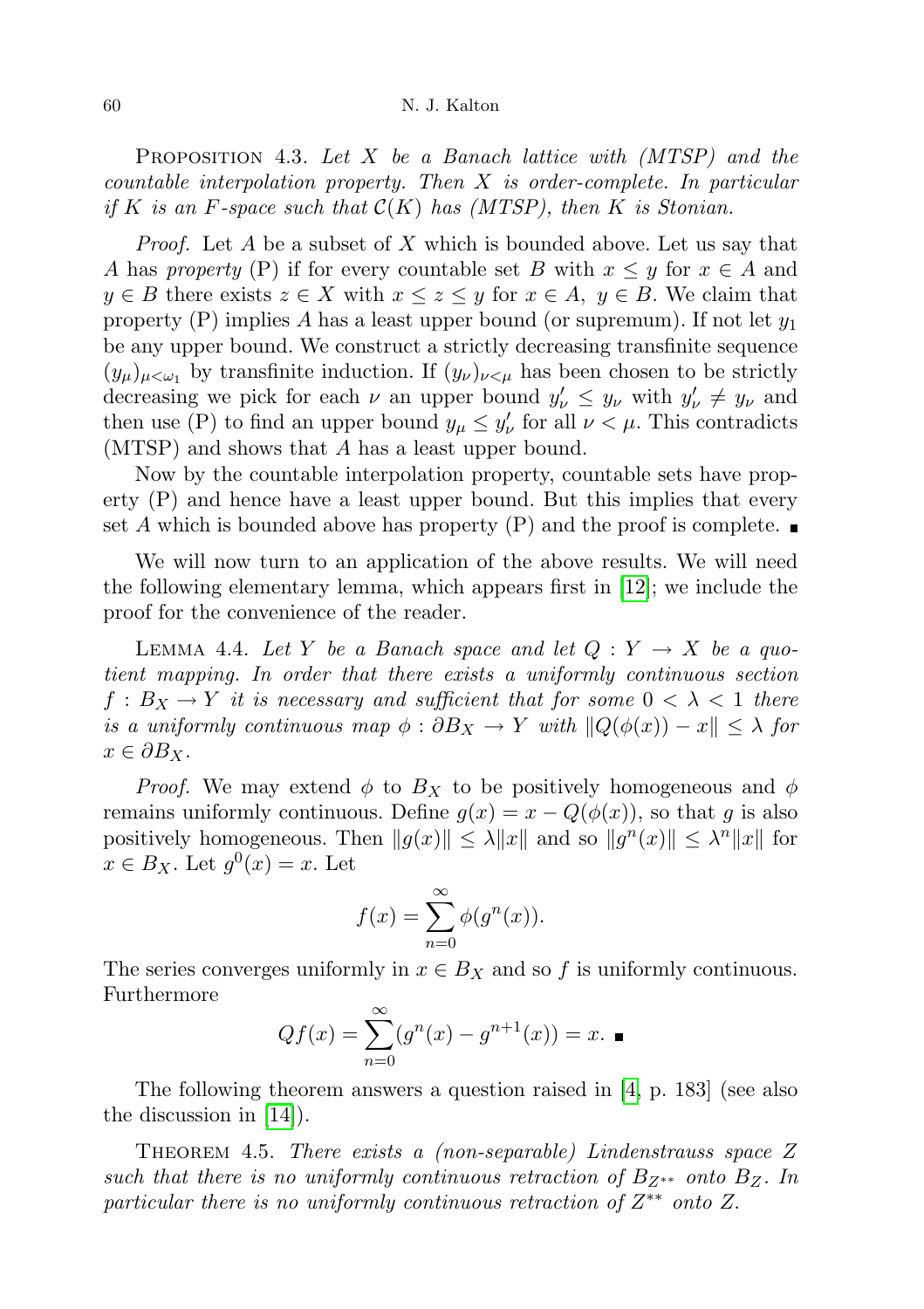*Proof.* The space  $Z$  is the same example that was given by Benyamini [\[3\]](#page-15-12) as an example of a non-separable M-space which is not a  $\mathcal{C}(K)$ -space.

We start by considering the quotient map  $Q : \ell_{\infty} \to \ell_{\infty}/c_0$ . For each n we pick a maximal set  $D_n$  in the interior of  $B_{\ell_{\infty}/c_0}$  so that  $||x-x'|| \geq 1/n$  for  $x, x' \in D_n$  and  $x \neq x'$ . Then for each n we can define a map  $h_n: D_n \to B_{\ell_\infty}$ with  $Qh_n(x) = x$  for  $x \in D_n$ .

Now let  $Y_n$  denote  $\ell_{\infty}$  with the equivalent norm

$$
||y||_{Y_n} = \max\left(\frac{1}{n}||y||_{\ell_\infty}, ||Qy||_{\ell_\infty/c_0}\right).
$$

Then  $Y_n$  is a Lindenstrauss space; note also that  $Q: Y_n \to \ell_{\infty}/c_0$  remains a quotient map for the usual norm on  $\ell_{\infty}/c_0$ . Let  $Z = c_0(Y_n)$ , which is also a Lindenstrauss space. Let us assume that there is a uniformly continuous retraction of  $B_{Z^{**}}$  onto  $B_Z$ . Then it follows that there is a sequence of uniformly continuous retractions  $g_n: Y_n^{**} \to Y_n$  which is equi-uniformly continuous, i.e. so that

$$
\psi_{g_n}(t) \le \psi(t), \quad 0 < t \le 2,
$$

where  $\lim_{t\to 0} \psi(t) = 0$ .

Consider the map  $h_n: D_n \to Y_n$ . If  $x \neq x' \in D_n$  then

$$
||h_n(x) - h_n(x')|| \le \max\left(\frac{2}{n}, ||x - x'||\right) \le 2||x - x'||.
$$

Hence since  $B_{Y_n^{**}}$  is a 1-absolute Lipschitz retract, there is an extension  $f_n: B_{\ell_\infty/c_0} \to B_{Y_n^{**}}$  with  $\text{Lip}(f_n) \leq 2$ . Now if  $x \in B_{\ell_\infty/c_0}$  there exists  $x' \in D_n$  with  $||x - x'|| < 2/n$  (actually  $1/n$  if x is in the open unit ball). Thus

$$
||g_n(f_n(x)) - g_n(f_n(x'))|| \leq \psi(4/n)
$$

and hence

$$
||Q(g_n \circ f_n(x)) - x|| \le \psi(4/n) + 2/n.
$$

For some choice of n we have  $\psi(4/n)+2/n < 1$ . By Lemma [4.4](#page-7-0) this means there is a uniformly continuous section of the quotient map  $Q: B_{\ell_{\infty}/c_0} \to Y_n$ . Thus  $B_{\ell_{\infty}/c_0}$  uniformly embeds into  $Y_n$  which is isomorphic to  $\ell_{\infty}$  and thus we have contradicted Theorem [4.2.](#page-6-0)

REMARK. Note that  $\mathcal{C}[1, \omega_1]$  isometrically embeds into  $\ell_{\infty}$  [\[16\]](#page-15-4); let F be a subspace of  $\ell_{\infty}/c_0$  isometric to  $\mathcal{C}[1,\omega_1]$ . Let  $E = Q^{-1}(F)$  and let  $Z_0$  be the subspace of Z of all sequences  $(y_n)_{n=1}^{\infty}$  such that  $y_n \in E$ . Then arguing in exactly the same way shows that there is no uniformly continuous retraction of  $B_{Z_0^{**}}$  onto  $B_{Z_0}$ . Thus  $Z_0$  is an example of a Lindenstrauss space with the properties of Theorem [4.5](#page-7-1) with the additional property that  $Z_0^*$  is isometric to  $\ell_1(I)$  where  $|I| = \aleph_1$ .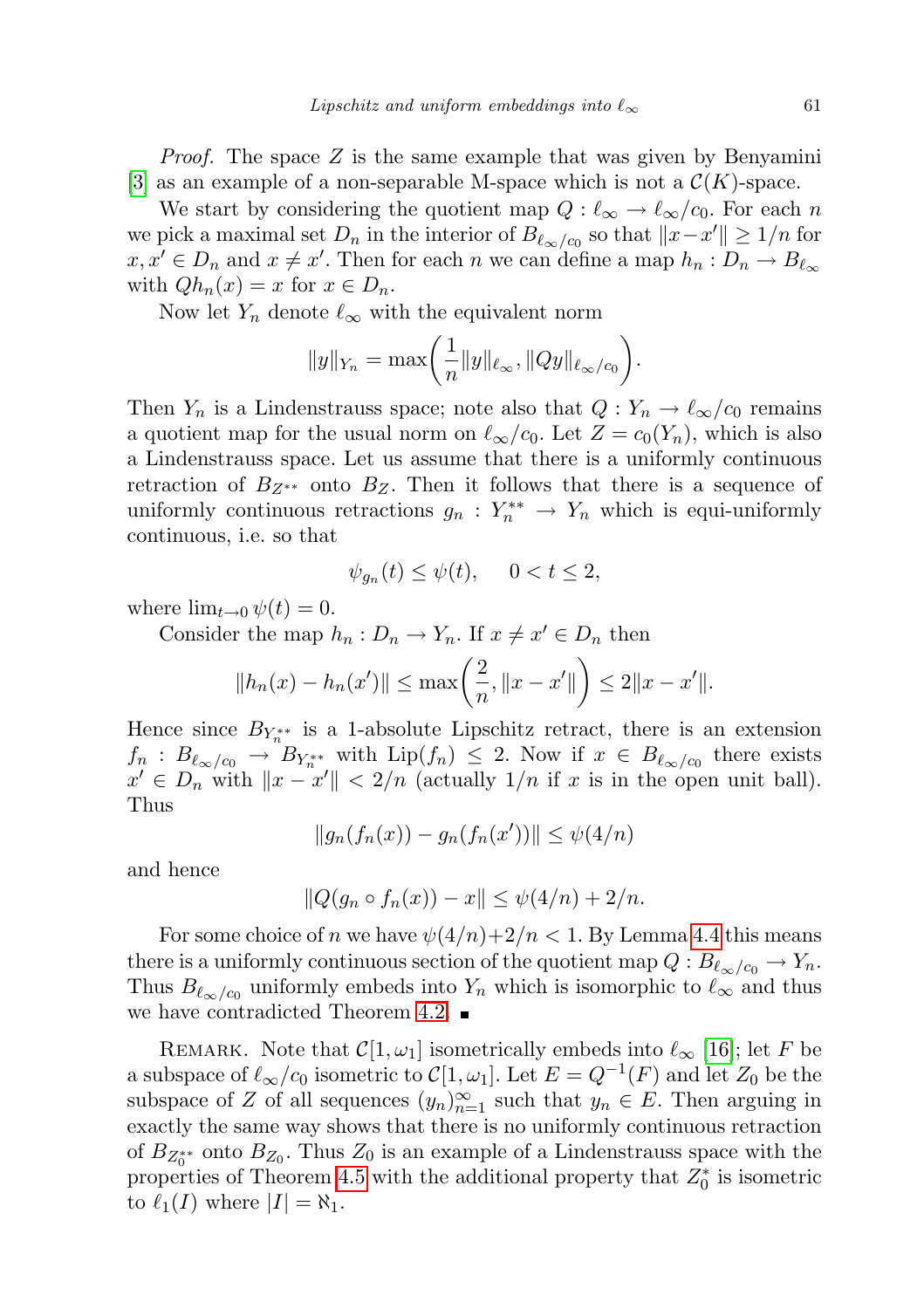## 5. Banach spaces which Lipschitz embed into  $\ell_{\infty}$

<span id="page-9-1"></span>PROPOSITION 5.1. The Arens–Eells space  $\mathbb{E}(\ell_{\infty})$  of  $\ell_{\infty}$  is linearly isometric to a closed linear subspace of  $\ell_{\infty}$ .

*Proof.* For each  $m \in \mathbb{N}$  we may pick a countable collection of functions  ${f_{mn}}_{n=1}^{\infty}$  in  $\text{Lip}(\ell_{\infty}^m)$  with  $||f_{mn}||_{\text{Lip}(\ell_{\infty}^m)} \leq 1$  and such that

$$
\|\mu\|_{\mathcal{L}(\ell_\infty^m)} = \sup_n \langle \mu, f_{mn} \rangle, \quad \mu \in \mathcal{L}(\ell_\infty^m).
$$

Now for each finite subset  $J = \{k_1, \ldots, k_m\} \subset \mathbb{N}$  we define the natural quotient  $Q_J : \ell_{\infty} \to \ell_{\infty}^m$  by  $Q\xi = (\xi_{kj})_{j=1}^m$ . We consider the countable family  $\Phi$  of Lipschitz functions  $\varphi = \varphi_{J,n}$  of the form

$$
\varphi_{J,n}(\xi) = f_{mn}(Q_J\xi).
$$

Clearly  $\|\varphi_{J,n}\|_{\text{Lip}(\ell_\infty)} \leq 1$  for all J and n.

Now suppose  $\mu \in \mathbb{E}(\ell_{\infty})$ , with  $\mu \neq 0$ , has finite support  $\xi_1, \ldots, \xi_n \in \ell_{\infty}$ and let F be the linear span of  $\xi_1, \ldots, \xi_n$ . Then  $\|\mu\|_{\mathcal{E}(\ell_\infty)} = \|\mu\|_{\mathcal{E}(F)}$ .

Given  $\epsilon > 0$  we can find a finite subset J of N, with  $|J| = m$ , say, so that

$$
||Q_J\xi|| > (1 - \epsilon) ||\xi||, \quad \xi \in F.
$$

Hence if  $\xi = \sum_{j=1}^n a_j \delta_{\xi_j}$ ,

$$
\Big\|\sum_{j=1}^n a_j \delta_{Q_J \xi_j}\Big\|_{\mathcal{L}(\ell_\infty^m)} > (1-\epsilon)\|\mu\|_{\mathcal{L}(\ell_\infty)}.
$$

Thus we can find  $n$  so that

$$
\langle \mu, \varphi_{J,n} \rangle > (1 - \epsilon) \|\mu\|_{\mathcal{L}(\ell_\infty)}.
$$

Thus the map

$$
\mu \mapsto (\langle \mu, \varphi_{J,n} \rangle)_{J,n}
$$

defines an isometry of  $\mathbb{E}(\ell_{\infty})$  into  $\ell_{\infty}(S)$  where S is a countable set.

<span id="page-9-0"></span>LEMMA 5.2. In order that a Banach space X Lipschitz embeds into  $\ell_{\infty}$ it is necessary and sufficient that there is a Lipschitz function  $g: X \to \ell_{\infty}$ with the property that

$$
||g(u) - g(v)|| \ge 1, \quad ||u - v|| \ge 1.
$$

*Proof.* Let  $\mathbb{Q}_+$  denote the set of positive rationals and define  $G: X \to$  $\ell_{\infty}(\mathbb{Q}_+ \times \mathbb{N})$  by  $G(x)(q, n) = q^{-1}g(qx)_n$ . Clearly G has Lipschitz constant at most  $\text{Lip}(q)$ . If  $u, v \in X$  we have

$$
||G(u) - G(v)|| = \sup_{t>0} t^{-1} ||g(tu) - g(tv)||.
$$

If  $u \neq v$  let  $t = ||u - v||^{-1}$  and we have

$$
||G(u) - G(v)|| \ge ||u - v||.
$$

Thus G is a Lipschitz embedding.  $\blacksquare$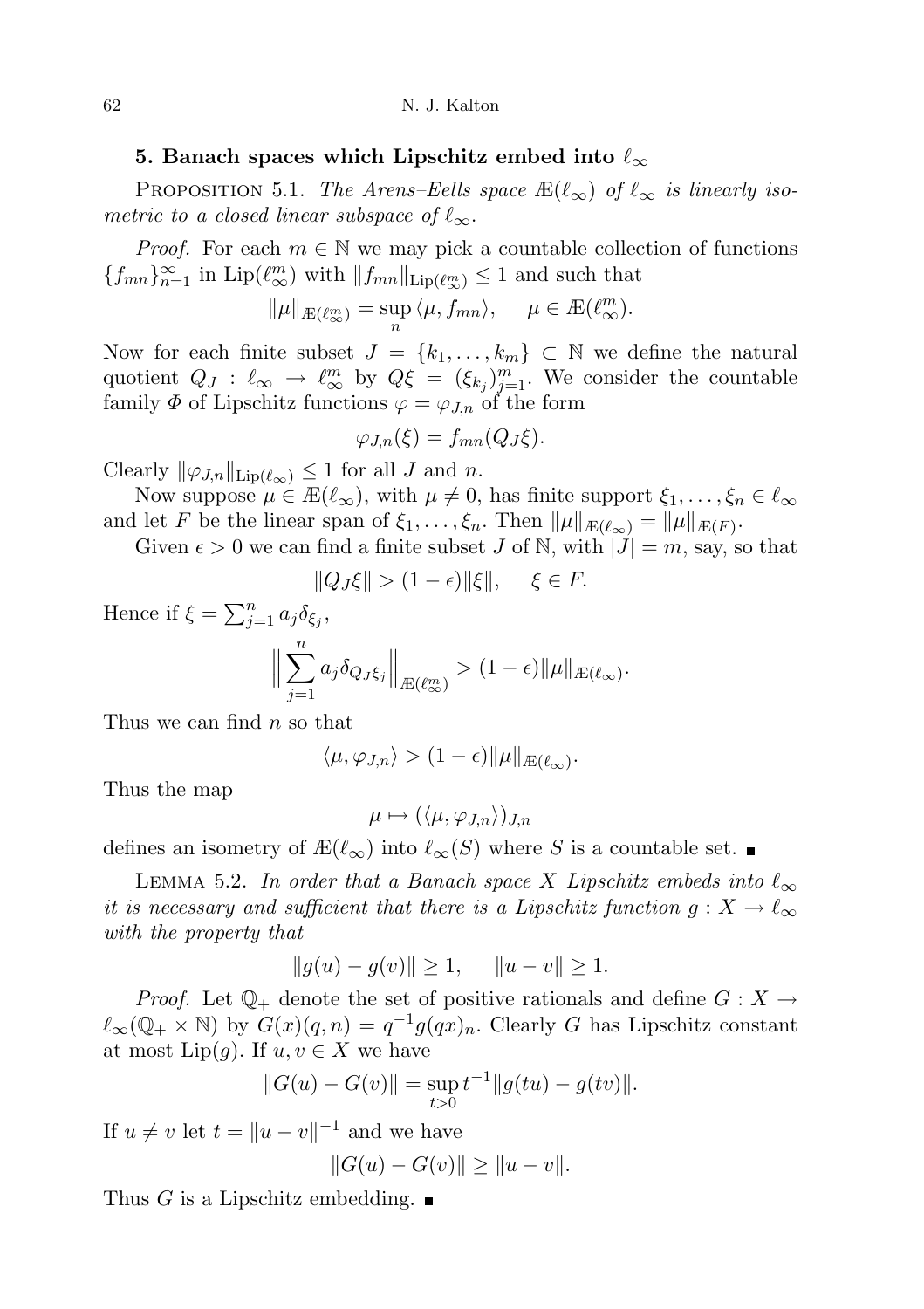THEOREM 5.3. Let  $X$  be a Banach space. Then the following conditions on X are equivalent:

- (i) X uniformly embeds into  $\ell_{\infty}$ .
- (ii) X coarsely embeds into  $\ell_{\infty}$ .
- (iii) X Lipschitz embeds into  $\ell_{\infty}$ .
- (iv)  $E(X)$  linearly embeds into  $\ell_{\infty}$ .
- (v) There is a subspace Z of  $\ell_{\infty}$  and a linear surjection  $Q : Z \to X$ which admits a Lipschitz selection  $\varphi: X \to Z$ .
- (vi) There is a subspace Z of  $\ell_{\infty}$  and a linear surjection  $Q : Z \to X$ which admits a uniformly continuous selection  $\varphi: X \to Z$ .
- (vii) There is a subspace Z of  $\ell_{\infty}$  and a linear surjection  $Q : Z \to X$ which admits a coarsely continuous selection  $\varphi: X \to Z$ .

*Proof.* (i) or (ii)  $\Rightarrow$  (iii). Let  $f : X \to \ell_{\infty}$  be either a coarse embedding or a uniform embedding. Then, in either case, we may find  $0 < a, b, c < \infty$ such that

$$
||x - y|| \le a \implies ||f(x) - f(y)|| \le b
$$

and

$$
||f(x) - f(y)|| \le 5b \Rightarrow ||x - y|| \le c.
$$

Pick a maximal subset S of X such that  $||x-y|| \ge a$  if  $x, y \in S$  and  $x \neq y$ . Then  $f|_{S}$  has Lipschitz constant bounded by  $\sup_{\delta> a} \omega(\delta)/\delta \leq 2b/a$ . Since  $\ell_{\infty}$  is a 1-absolute Lipschitz retract we may find a function  $h : X \to \ell_{\infty}$  with Lipschitz constant at most  $2b/a$  and  $h|_S = f|_S$ . Now assume  $||u-v|| \geq c+2a$ , Then there exist  $x, y \in S$  with  $||x - u||, ||y - v|| < a$  and hence  $||x - y|| > c$ . Thus  $|| f(x) - f(y)|| > 5b$ . Also  $||h(x) - f(u)|| < 2b$  and  $||h(y) - f(v)|| < 2b$ . Hence  $||h(u) - h(v)|| > b$ . If we let  $g(x) = b^{-1}h((a + 2c)x)$  then g satisfies the hypotheses of Lemma [5.2](#page-9-0) and so (iii) is proved.

(iii)  $\Rightarrow$  (iv).  $E(X)$  linearly embeds into  $E(\ell_{\infty})$ ; then use Proposition [5.1.](#page-9-1) (iv)  $\Rightarrow$  (v). Take  $Z = \mathbb{E}(X)$  (cf. [\[9\]](#page-15-8)).

 $(v) \Rightarrow (vi)$  and (vii) is trivial. Clearly  $(vi) \Rightarrow (i)$  and  $(vii) \Rightarrow (ii)$ .

Let  $|I| = \mathfrak{c}$ . Then  $\ell_1(I)$  linearly isometrically embeds into  $\ell_{\infty}$ . On the other hand  $c_0(I)$  2-Lipschitz embeds into  $\ell_{\infty}$  by the result of [\[1\]](#page-15-0). The following theorem shows that we also have a Lipschitz embedding for spaces such as  $\ell_p(I)$  where  $1 < p < \infty$ .

<span id="page-10-0"></span>THEOREM 5.4. Let  $X$  be a Banach space with a 1-unconditional basis  $(e_i)_{i\in I}$  where  $|I| \leq \mathfrak{c}$ . Then X 2-Lipschitz embeds in  $\ell_{\infty}$ .

*Proof.* We will consider the case when  $I = \mathbb{R}$ , i.e. the basis is indexed by R. Let  $(e_t^*)_{t\in\mathbb{R}}$  denote the biorthogonal functionals. If  $x \in X$  we write  $x(t) = e_t^*(x)$ . Suppose  $a, b, c \in \mathbb{Q}^n$  for some  $n \in \mathbb{N}$ . We write  $a = (a_1, \ldots, a_n)$ and so on; we denote by  $-a$  the sequence  $(-a_1, \ldots, -a_n)$ . We then define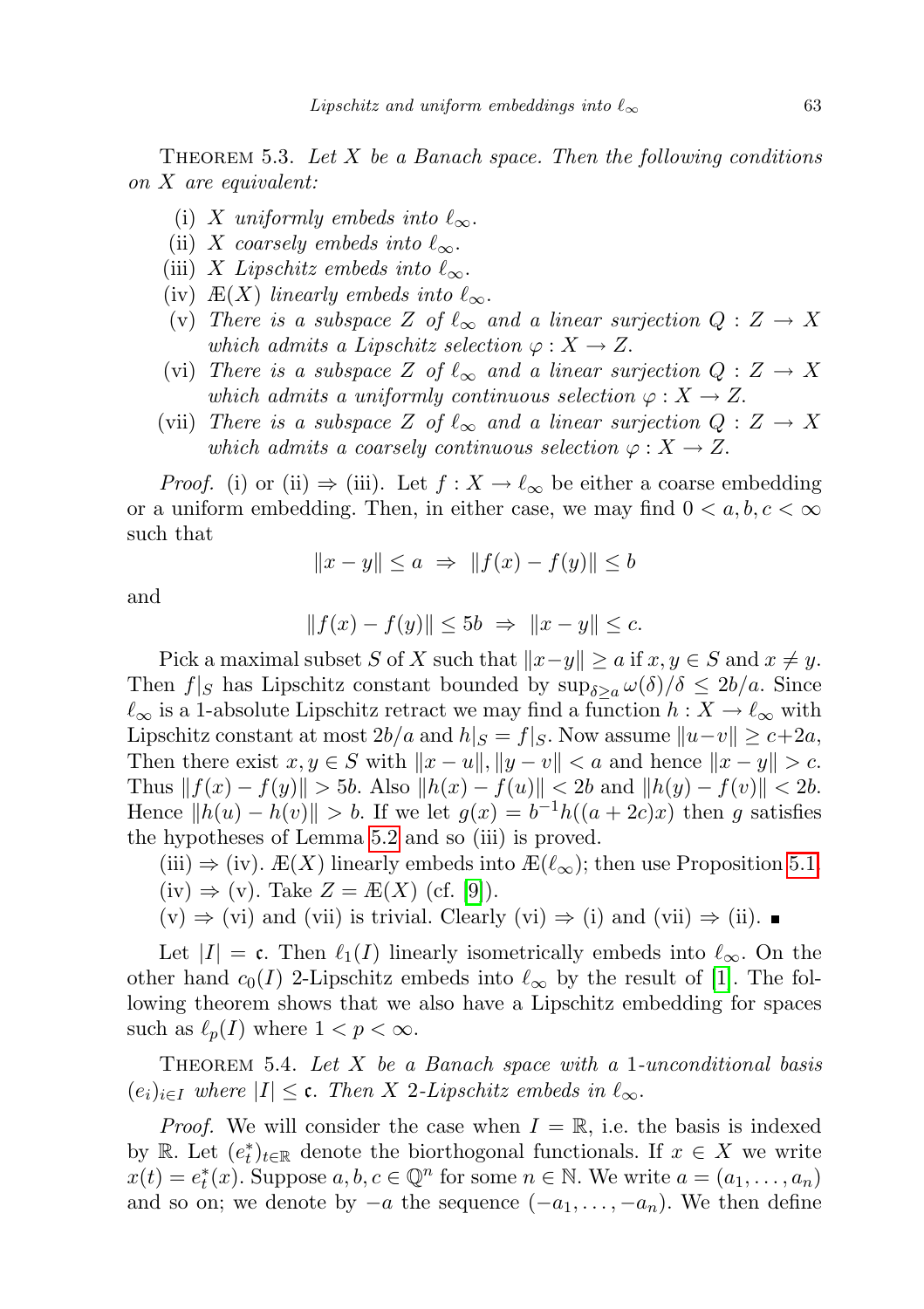a subset  $U(a, b, c) \subset \mathbb{R}^n$  by  $(t_1, \ldots, t_n) \in U(a, b, c)$  if  $b_j < t_j < c_j$  for  $j = 1, ..., n, t_1 < \cdots < t_n$  and

$$
\Big\|\sum_{j=1}^n a_j e_{t_j}^*\Big\|_{X^*} \le 1.
$$

Note that the set  $U(a, b, c)$  can be empty.

For  $t \in \mathbb{R}$  we write  $t_{+} = \max(t, 0)$  and  $t_{-} = t_{+} - t$ . We next define  $f_{a,b,c}: X \to \mathbb{R}$  by  $f_{a,b,c} \equiv 0$  if  $U(a, b, c)$  is empty and otherwise

$$
f_{a,b,c}(x) = \sup \Big\{ \sum_{j=1}^n (a_j x(t_j))_+ : (t_1, \ldots, t_n) \in U(a,b,c) \Big\}.
$$

It follows from the definition that each  $f_{a,b,c}$  is Lipschitz with constant at most one and  $f_{a,b,c}(0) = 0$ .

Suppose  $x, y \in X$  and  $\epsilon > 0$ . Then we may find a finite subset  $\{t_1, \ldots, t_n\}$ of R with  $t_1 < \cdots < t_n$  so that

$$
\left\|x - \sum_{j=1}^{n} x(t_j) e_{t_j}\right\| < \epsilon/6, \quad \left\|y - \sum_{j=1}^{n} y(t_j) e_{t_j}\right\| < \epsilon/6.
$$

Then pick  $a_1, \ldots, a_n \in \mathbb{Q}$  so that  $\|\sum_{j=1}^n a_j e_{t_j}^*\| \leq 1$  and

$$
\sum_{j=1}^{n} a_j (x(t_j) - y(t_j)) > ||x - y|| - \epsilon/3.
$$

Finally pick  $b_j, c_j$  rationals such that  $b_1 < t_1 < c_1 < b_2 < t_2 < \cdots < t_n < c_n$ . It is clear that

$$
\left|f_{a,b,c}(x) - \sum_{j=1}^{n} (a_j x(t_j))_+\right| < \epsilon/6
$$

and

$$
\left|f_{-a,b,c}(x) - \sum_{j=1}^{n} (a_j x(t_j))_{-}\right| < \epsilon/6.
$$

Thus

$$
\left|f_{a,b,c}(x) - f_{-a,b,c}(x) - \sum_{j=1}^{n} a_j x(t_j)\right| < \epsilon/3.
$$

Similarly

$$
\left| f_{a,b,c}(y) - f_{-a,b,c}(y) - \sum_{j=1}^{n} a_j y(t_j) \right| < \epsilon/3.
$$

Hence

$$
f_{a,b,c}(x) - f_{a,b,c}(y) - f_{-a,b,c}(x) + f_{-a,b,c}(y) > ||x - y|| - \epsilon
$$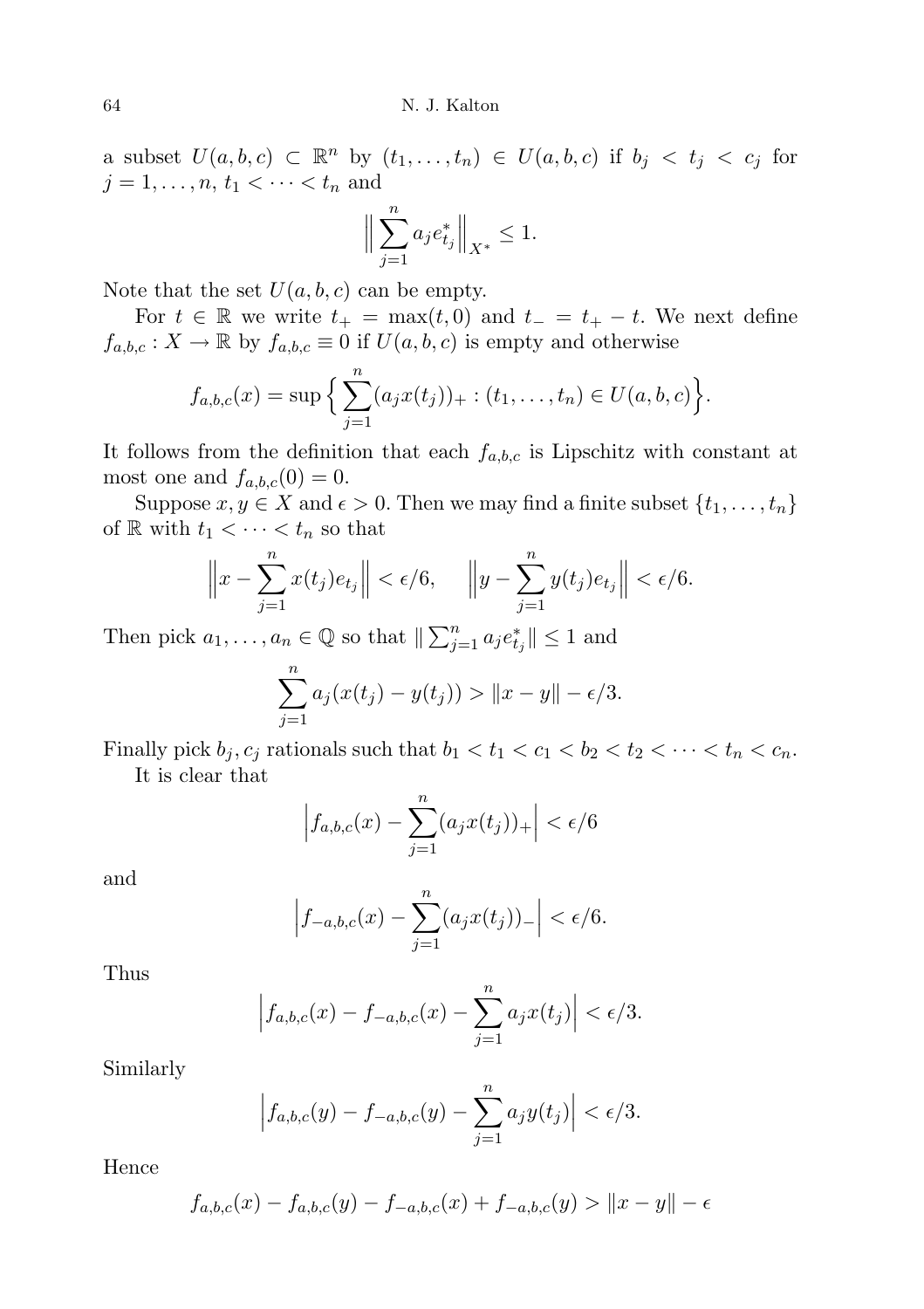and either

$$
|f_{a,b,c}(x) - f_{a,b,c}(y)| > \frac{1}{2}(\|x - y\| - \epsilon)
$$

or

$$
|f_{-a,b,c}(x) - f_{-a,b,c}(y)| > \frac{1}{2} (||x - y|| - \epsilon).
$$

This shows that the map  $F(x) = (f_{a,b,c}(x))_{(a,b,c)\in\bigcup_n(\mathbb{Q}^n)^3}$  defines a 2-Lipschitz embedding of X into  $\ell_{\infty}$ .

REMARK. The constant 2 is optimal for  $c_0(\mathbb{R})$ . Indeed suppose F :  $c_0(\mathbb{R}) \to \ell_{\infty}$  satisfies  $F(0) = 0$  and

$$
||x - y|| \le ||F(x) - F(y)|| \le \lambda ||x - y||, \quad x, y \in c_0(\mathbb{R}),
$$

where  $\lambda < 2$ . We may define the sets  $A_t = \{n : |F(e_t)_n - F(-e_t)_n| > \lambda\}$ . It is then clear that the sets  $\{A_t : t \in \mathbb{R}\}$  are disjoint and non-empty, producing a contradiction. It would, however, be interesting to know the best constant for an embedding of  $\ell_p(I)$  where  $1 < p < \infty$ .

We also note that we do not know whether every reflexive space (or even WCG space) of density character  $\mathfrak{c}$  (or even  $\aleph_1$ ) can be Lipschitz embedded into  $\ell_{\infty}$ .

6. Applications of pull-back constructions. Our final section is inspired by a result of Cabello Sánchez and Castillo [\[5\]](#page-15-13). We will need a preliminary lemma:

<span id="page-12-0"></span>LEMMA 6.1. Let  $0 \to X \to Y_1 \to Z_1 \to 0$  be a short exact sequence of Banach spaces and suppose there is a Lipschitz selection  $\varphi: Z_1 \to Y_1$  of the quotient map  $Y_1 \to Z_1$ . Let  $T: Z \to Z_1$  be a bounded linear operator and let  $0 \to X \to Y \to Z \to 0$  be the short exact sequence obtained by the pull-back construction. Then there is a Lipschitz selection  $\psi: Z \to Y$  of the quotient map  $Y \to Z$ . Thus Y is Lipschitz isomorphic to  $X \oplus Z$ .

Proof. We have the following commutative diagram:



We may define a map  $\theta : Z \to Y$ , which is a selection for the quotient  $Y \to Z$  and such that  $\tilde{T} \circ \theta = \varphi \circ T$ . We must show that  $\theta$  is Lipschitz. Assume  $\varphi$  is Lipschitz with constant L. If  $z_1, z_2 \in Z$  we may determine  $y_1, y_2 \in Y$  with  $||y_1 - y_2|| \leq 2||x_1 - x_2||$  and  $Q_Zy_1 = z_1$ ,  $Q_Zy_2 = x_2$  where  $Q_Z$  is the quotient map. Then  $\theta(z_j) - y_j \in X$  and  $\theta(z_j) - y_j = \varphi(Tz_j) - \tilde{T}y_j$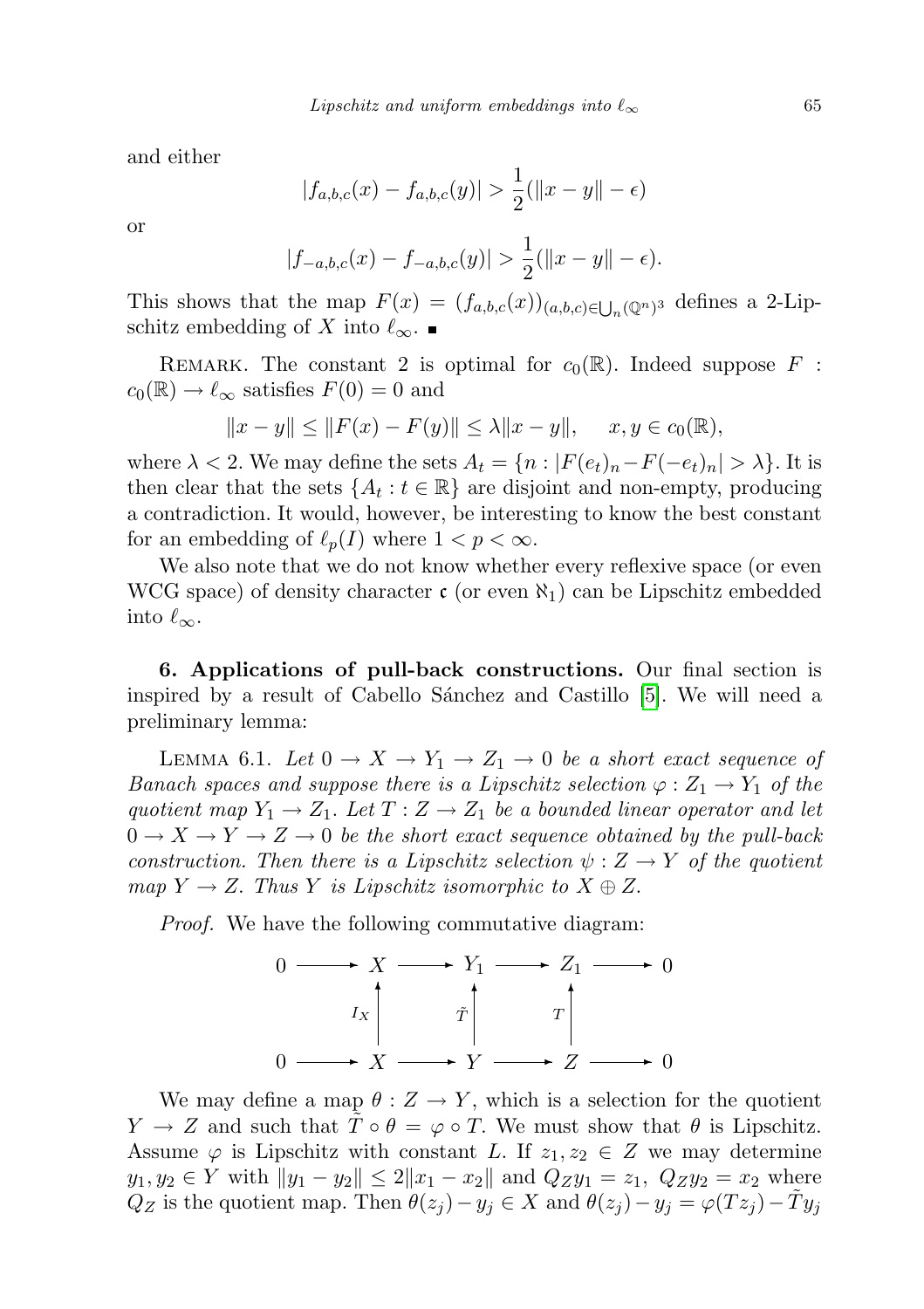for  $j = 1, 2$ . Thus  $\|\theta(z_1) - \theta(z_2)\| \leq 2\|z_1 - z_2\| + \|\theta(z_1) - y_1 - \theta(z_2) + y_2\|$  $\leq 2||z_1-z_2|| + ||\varphi(Tz_1) - \varphi(Tz_2)|| + ||\tilde{T}(y_1 - y_2)||$  $\leq (2 + \|\tilde{T}\| + L\|T\|) \|z_1 - z_2\|.$ 

REMARK. The same proof works for uniformly continuous selections. A simpler proof works for push-outs.

We now follow the argument of Cabello Sánchez and Castillo [\[5\]](#page-15-13). We start with the short exact sequence constructed by Johnson and Lindenstrauss [\[11\]](#page-15-14) and later used by Aharoni and Lindenstrauss [\[1\]](#page-15-0) as a counterexample to the Lipschitz isomorphism problem for non-separable Banach spaces:

$$
0 \to c_0 \to JL_{\infty} \to c_0(I) \to 0
$$

where  $|I| = \mathfrak{c}$ , Y embeds in  $\ell_{\infty}$  and there is a 2-Lipschitz selection of the quotient map of Y onto  $c_0(I)$ . If we consider the inclusion map  $T : \ell_2(I) \to c_0(I)$ and perform the pull-back construction we obtain a short exact sequence

$$
0 \to c_0 \to JL_2 \to \ell_2(I) \to 0.
$$

Here  $JL_2$  denotes another Johnson–Lindenstrauss space first constructed in [\[11\]](#page-15-14), as an example in the theory of WCG spaces.  $JL_2$  is a not a WCG space and no non-separable subspace of  $JL_2$  linearly embeds  $\ell_{\infty}$ . An immediate conclusion, using Theorem [5.4](#page-10-0) and Lemma [6.1,](#page-12-0) is:

<span id="page-13-0"></span>PROPOSITION 6.2.  $JL_2$  is Lipschitz isomorphic to  $c_0 \oplus \ell_2(I)$  and Lipschitz embeds into  $\ell_{\infty}$ .

Continuing we note (following [\[5\]](#page-15-13)) that there is a quotient map  $S : \ell_{\infty} \to$  $\ell_2(I)$  (first proved by Rosenthal [\[19\]](#page-16-4), see also [\[10,](#page-15-7) p. 141]). Performing the pull-back operation again we obtain the commutative diagram



**PROPOSITION** 6.3. The Banach space  $CC$  is linearly isomorphic to a closed linear subspace of  $\ell_{\infty}$  and Lipschitz isomorphic to  $\ell_{\infty} \oplus c_0$ . However it is not linearly isomorphic to  $\ell_{\infty} \oplus c_0$ .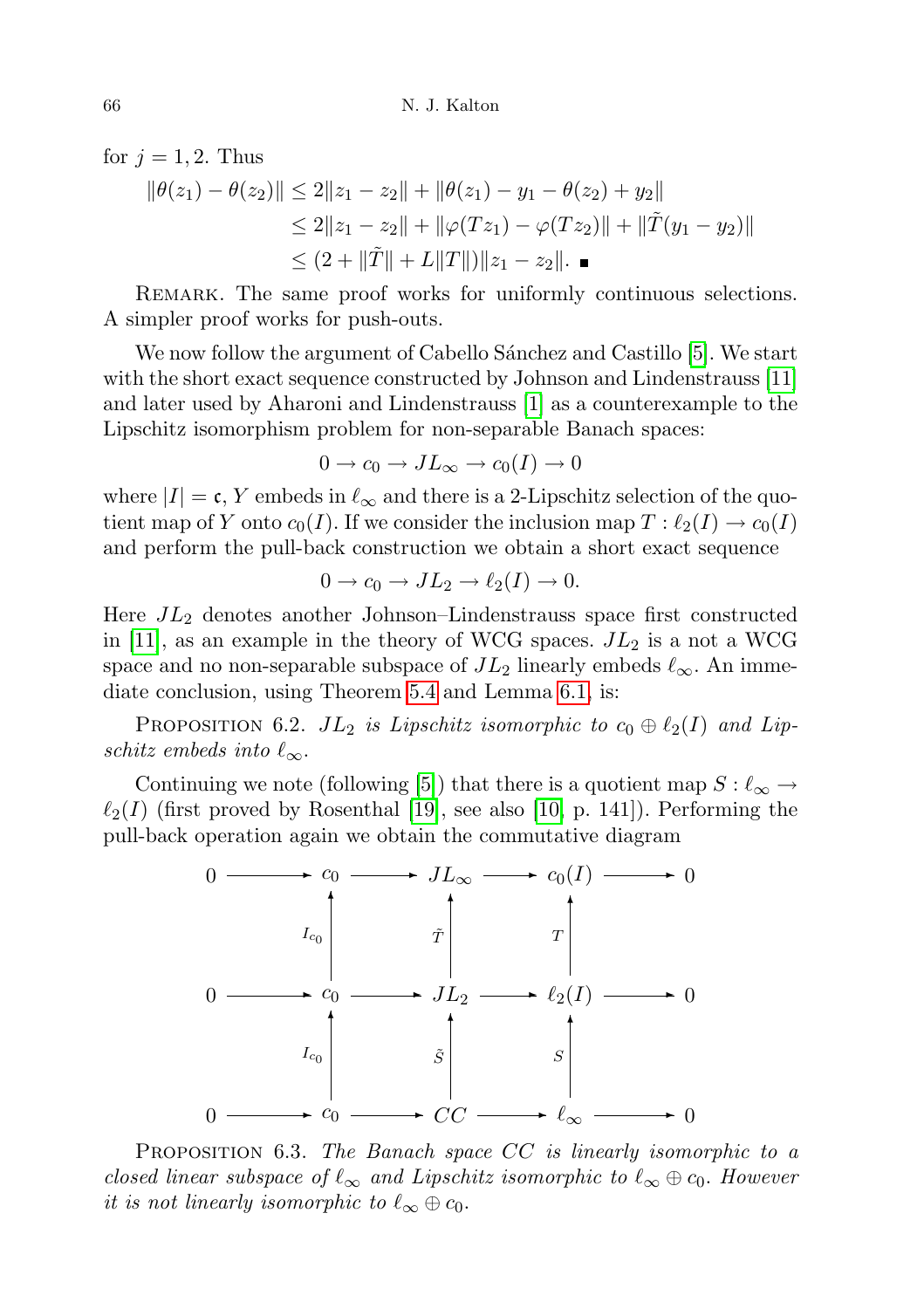*Proof.* CC is isomorphic to a subspace of  $\ell_{\infty}$  because  $JL_{\infty}$  embeds into  $\ell_{\infty}$  and CC is a subspace of  $JL_{\infty} \oplus \ell_{\infty}$ . The fact that it is not isomorphic to  $\ell_{\infty} \oplus c_0$  is shown in [\[5\]](#page-15-13), but we include the details. Thus  $JL_2$  is a quotient of CC but every operator from  $\ell_{\infty}$  to  $JL_2$  is weakly compact ([\[20\]](#page-16-5)); but since  $JL_2$  is not WCG it cannot be a quotient of  $\ell_{\infty} \oplus c_0$ . However CC is Lipschitz isomorphic to  $\ell_{\infty} \oplus c_0$  by an application of Lemma [6.1.](#page-12-0)

REMARK. This proposition shows that  $\ell_{\infty} \oplus c_0$  does not have unique Lipschitz structure. Other examples of  $\mathcal{C}(K)$ -spaces with non-unique Lipschitz structure have been given in [\[1\]](#page-15-0), [\[6\]](#page-15-15) and [\[2\]](#page-15-16). We do not know if  $CC$  (which is an  $\mathcal{L}_{\infty}$ -space) is linearly isomorphic to any  $\mathcal{C}(K)$ -space.

We do not know, however, if  $\ell_{\infty}$  has unique Lipschitz structure.

We conclude by showing that Proposition [6.2](#page-13-0) can be generalized considerably:

THEOREM 6.4. Let  $X$  be a Plichko space containing a subspace isomorphic to  $c_0$  and a non-separable subspace  $X_0$  with  $\aleph_0 < w^*$ -dens  $X_0 \leq$ dens  $X_0 \leq \mathfrak{c}$ . Then X fails to have unique Lipschitz structure.

In particular if  $X$  is a non-separable WLD space containing a subspace isomorphic to  $c_0$  then X fails to have unique Lipschitz structure.

*Proof.* If X is Plichko, then X has the separable complementation prop-erty [\[18\]](#page-15-17) and so every copy of  $c_0$  in X is complemented. In particular X is linearly isomorphic to  $X \oplus c_0$ .

Let  $(x_j, x_j^*)_{j \in J}$  be a Markushevich basis for X. Then there is a subset  $I_0 \subset J$  with  $\aleph_0 < |I| \leq \mathfrak{c}$  such that  $X_0 \subset [x_i]_{i \in I_0}$ . Let  $I \supset I_0$  be a set with  $|I| = \mathfrak{c}$ . Define the map  $T : X \to c_0(I)$  by  $Tx(i) = x_i^*(x)$  for  $i \in I_0$  and  $Tx(i) = 0$  for  $i \in I \setminus I_0$ .

We now construct the pull-back from the Johnson–Lindenstrauss sequence  $0 \to c_0 \to JL_\infty \to c_0(I) \to 0$  as before:



We claim that the pull-back sequence cannot split. Indeed, if  $c_0$  is complemented in Z it follows there exists a bounded operator  $S: X \to JL_{\infty}$ so that  $QS = T$  where  $Q: JL_{\infty} \to c_0(I)$  is the quotient map. The linear functionals  $(x_i^*)_{i \in I_0}$  separate the points of  $X_0$  and so  $T|_{X_0}$  is injective: hence S is injective and thus  $w^*$ -dens  $X_0 = \aleph_0$ , which gives a contradiction. Hence  $Z$  fails (SCP) and is not linearly isomorphic to  $X$ . However  $Z$  is Lipschitz isomorphic to  $X \oplus c_0$  and hence to X using Lemma [6.1.](#page-12-0)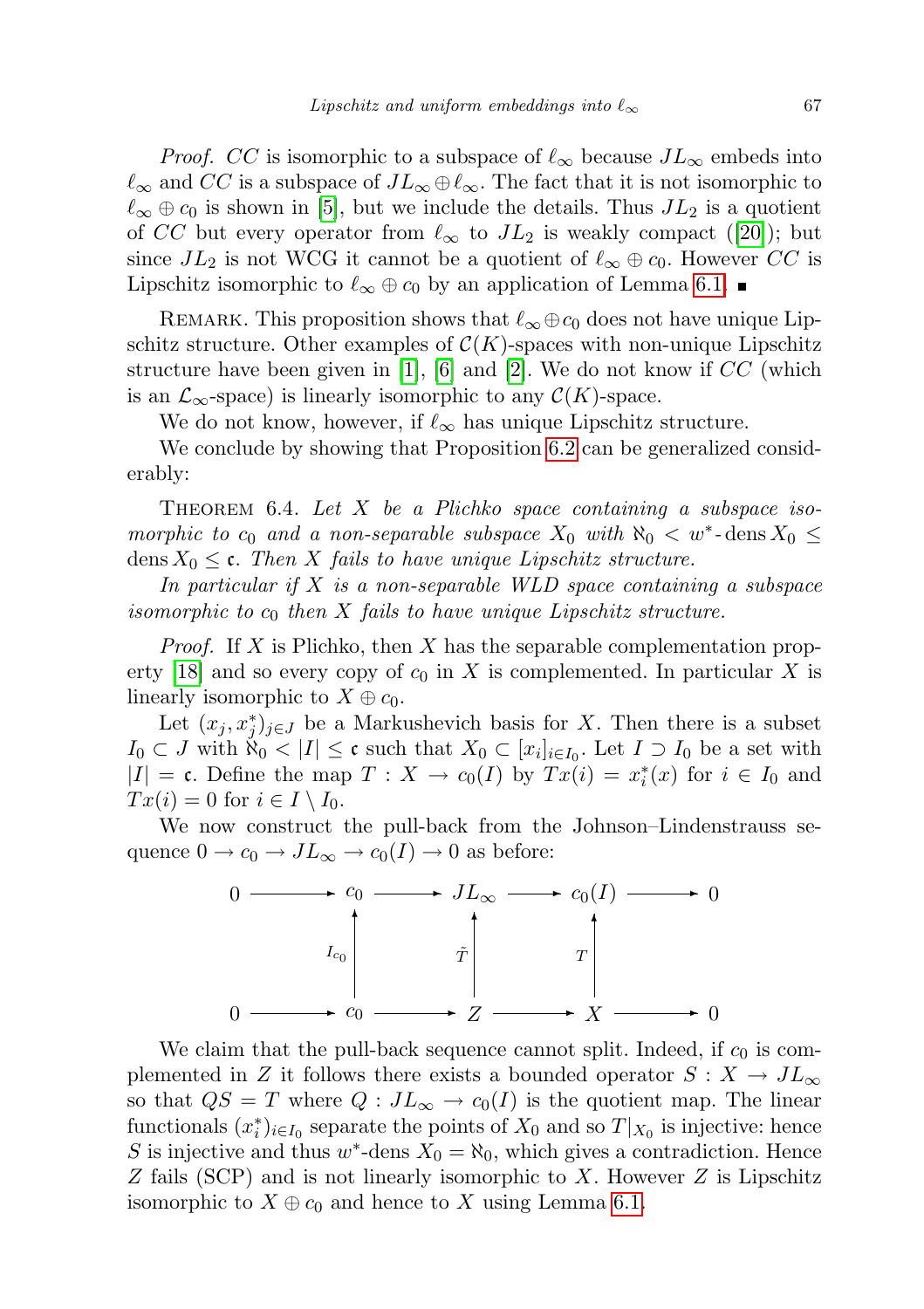If X is WLD we may take  $X_0$  to be any subspace with dens  $X_0 = \aleph_1$ . Then  $X_0$  is also WLD and hence (see [\[10,](#page-15-7) p. 181]) dens  $X_0 = w^*$ -dens  $X_0$  $=\aleph_1.$ 

REMARK. Thus, for example  $X = c_0 \oplus Y$ , where Y is any non-separable reflexive space, fails to have unique Lipschitz structure. The theorem also applies to  $\mathcal{C}[1,\omega_1]$  which is a Plichko space since dens  $\mathcal{C}[1,\omega_1] = w^*$ -dens  $\mathcal{C}[1,\omega_1]$  $=\aleph_1$ . Thus  $\mathcal{C}[1,\omega_1]$  fails to have unique Lipschitz structure.

Acknowledgements. The author acknowledges the support of NSF grant DMS-0555670.

We thank Daniel Fresen and Gilles Godefroy for many helpful remarks.

## References

- <span id="page-15-0"></span>[\[1\]](http://dx.doi.org/10.1090/S0002-9904-1978-14475-9) I. Aharoni and J. Lindenstrauss, Uniform equivalence between Banach spaces, Bull. Amer. Math. Soc. 84 (1978), 281–283.
- <span id="page-15-16"></span>[\[2\]](http://dx.doi.org/10.1007/s11856-007-0011-0) M. Bell and W. Marciszewski, On scattered Eberlein compact spaces, Israel J. Math. 158 (2007), 217–224.
- <span id="page-15-12"></span>[3] Y. Benyamini, An M-space which is not isomorphic to a  $C(K)$  space, ibid. 28 (1977), 98–102.
- <span id="page-15-2"></span>[4] Y. Benyamini and J. Lindenstrauss, Geometric Nonlinear Functional Analysis. Vol. 1, Amer. Math. Soc. Colloq. Publ. 48, Amer. Math. Soc., Providence, RI, 2000.
- <span id="page-15-13"></span>[5] F. Cabello Sánchez and J. M. F. Castillo, Uniform boundedness and twisted sums of Banach spaces, Houston J. Math. 30 (2004), 523–536.
- <span id="page-15-15"></span>[\[6\]](http://dx.doi.org/10.1007/BF01444554) R. Deville, G. Godefroy, and V. E. Zizler, The three space problem for smooth partitions of unity and  $C(K)$  spaces, Math. Ann. 288 (1990), 613-625.
- <span id="page-15-10"></span>[7] L. Gillman and M. Henriksen, Rings of continuous functions in which every finitely generated ideal is principal, Trans. Amer. Math. Soc. 82 (1956), 366–391.
- <span id="page-15-3"></span>[8] G. Godefroy, Some remarks on Suslin sections, Studia Math. 84 (1986), 159–167.
- <span id="page-15-8"></span>[9] G. Godefroy and N. J. Kalton, Lipschitz-free Banach spaces, ibid. 159 (2003), 121–141.
- <span id="page-15-7"></span>[10] P. Hájek, V. Montesinos Santalucía, J. Vanderwerff, and V. Zizler, *Biorthogonal Sys*tems in Banach Spaces, CMS Books in Math. 26, Springer, New York, 2008.
- <span id="page-15-14"></span>[\[11\]](http://dx.doi.org/10.1007/BF02882239) W. B. Johnson and J. Lindenstrauss, Some remarks on weakly compactly generated Banach spaces, Israel J. Math. 17 (1974), 219–230.
- <span id="page-15-11"></span>[12] N. J. Kalton, *Spaces of Lipschitz and Hölder functions and their applications*, Collect. Math. 55 (2004), 171–217.
- <span id="page-15-5"></span>[\[13\]](http://dx.doi.org/10.1093/qmath/ham018) —, Coarse and uniform embeddings into reflexive spaces, Quart. J. Math. (Oxford) 58 (2007), 393–414.
- [14] —, The nonlinear geometry of Banach spaces, Rev. Mat. Complut. 21 (2008), 7–60.
- <span id="page-15-6"></span><span id="page-15-1"></span>[\[15\]](http://dx.doi.org/10.1307/mmj/1028999141) J. Lindenstrauss, On nonlinear projections in Banach spaces, Michigan Math. J. 11 (1964), 263–287.
- <span id="page-15-4"></span>[16] I. I. Parovičenko, On a universal bicompactum of weight  $\aleph$ , Dokl. Akad. Nauk SSSR 150 (1963), 36–39 (in Russian).
- <span id="page-15-9"></span>[\[17\]](http://dx.doi.org/10.4064/fm192-3-4) J. Pelant, P. Holický, and O. F. K. Kalenda,  $C(K)$  spaces which cannot be uniformly embedded into  $c_0(\Gamma)$ , Fund. Math. 192 (2006), 245–254.
- <span id="page-15-17"></span>[18] A. N. Plichko, Projection decompositions of the identity operator and Markushevich bases, Dokl. Akad. Nauk SSSR 263 (1982), 543–546 (in Russian).